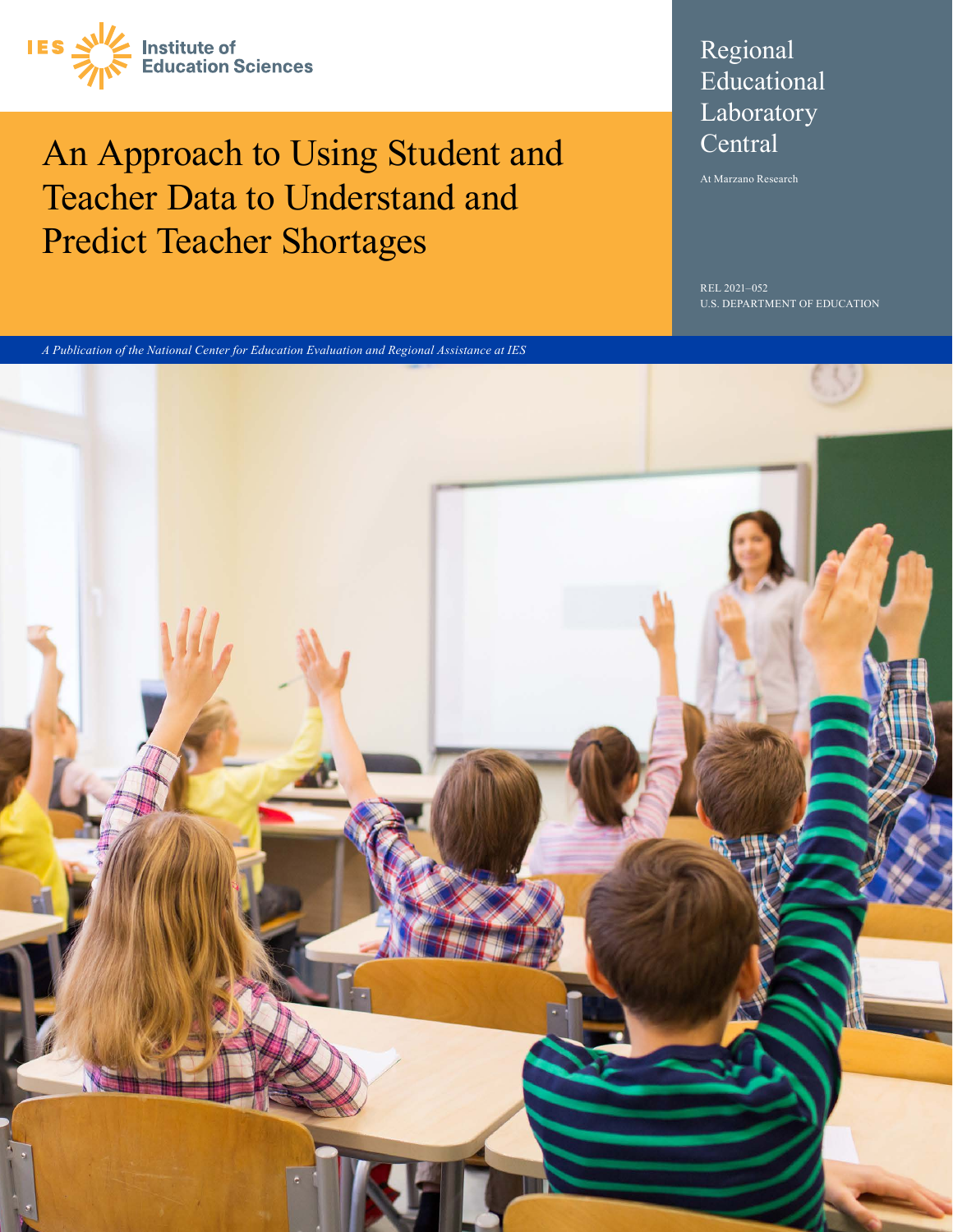## **An Approach to Using Student and Teacher Data to Understand and Predict Teacher Shortages**

*Robert Reichardt, Mary Klute, Joshua Stewart, and Stephen Meyer* **December 2020** 

 **This resource describes an approach to identifying patterns of teacher shortages that was developed collaboratively by the Missouri Department of Elementary and Secondary Education and Regional Educational Laboratory Central. The approach uses widely available software and data and can be adopted or adapted by other education agencies that wish to understand and predict teacher shortages.**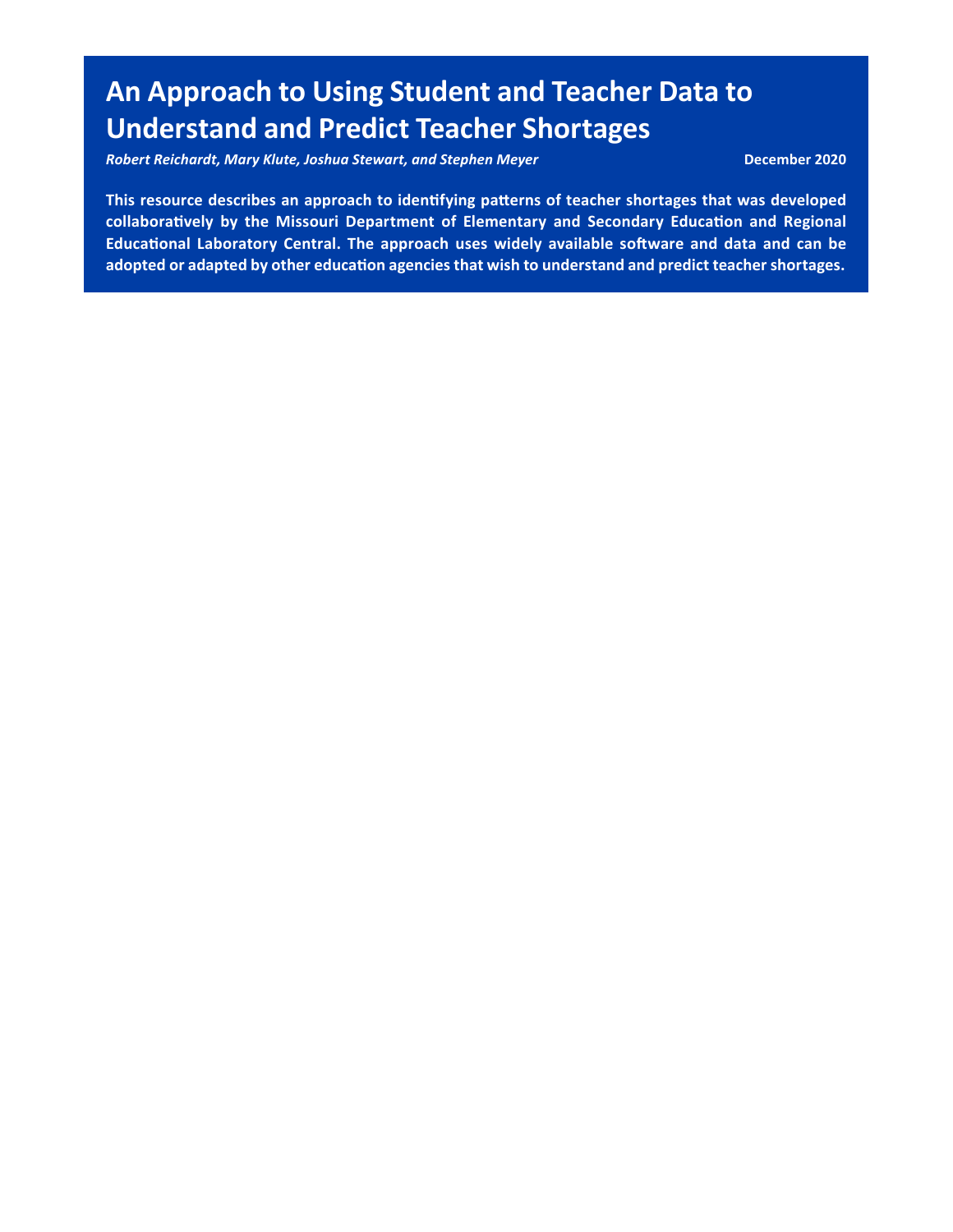# **Contents**

| <b>Box</b><br>1                                                                  |                                                                                                                                                                                                                                                                                                                                                                                                                                                                                                                                                                                                     |
|----------------------------------------------------------------------------------|-----------------------------------------------------------------------------------------------------------------------------------------------------------------------------------------------------------------------------------------------------------------------------------------------------------------------------------------------------------------------------------------------------------------------------------------------------------------------------------------------------------------------------------------------------------------------------------------------------|
|                                                                                  |                                                                                                                                                                                                                                                                                                                                                                                                                                                                                                                                                                                                     |
|                                                                                  | <b>Figures</b>                                                                                                                                                                                                                                                                                                                                                                                                                                                                                                                                                                                      |
| $\overline{2}$<br>3<br>4<br>5<br>6<br>7<br>8<br>9<br>10 <sup>°</sup><br>11<br>12 | Illustration of the cohort progression method used to predict grade 1-12 student enrollment from 2016/17 to 2017/18. . 7<br>Not appropriately certified high school teacher rates in Missouri, by year and subject area, 2012-18. 12<br>Using teacher attrition rates to contextualize not appropriately certified teacher rates by subject area among<br>Historical and predicted numbers of employed middle school teachers in selected subject areas in the Kansas<br>Historical and predicted rates of not appropriately certified high school teachers in selected Missouri regions, 2012-2214 |
|                                                                                  |                                                                                                                                                                                                                                                                                                                                                                                                                                                                                                                                                                                                     |

#### **Tables**

| Number of employed teachers by grade level and subject area for the Central region of Missouri, 2015 9        |
|---------------------------------------------------------------------------------------------------------------|
|                                                                                                               |
| 3 Examples of differences between predicted and observed attrition rates for high school math teachers in the |
|                                                                                                               |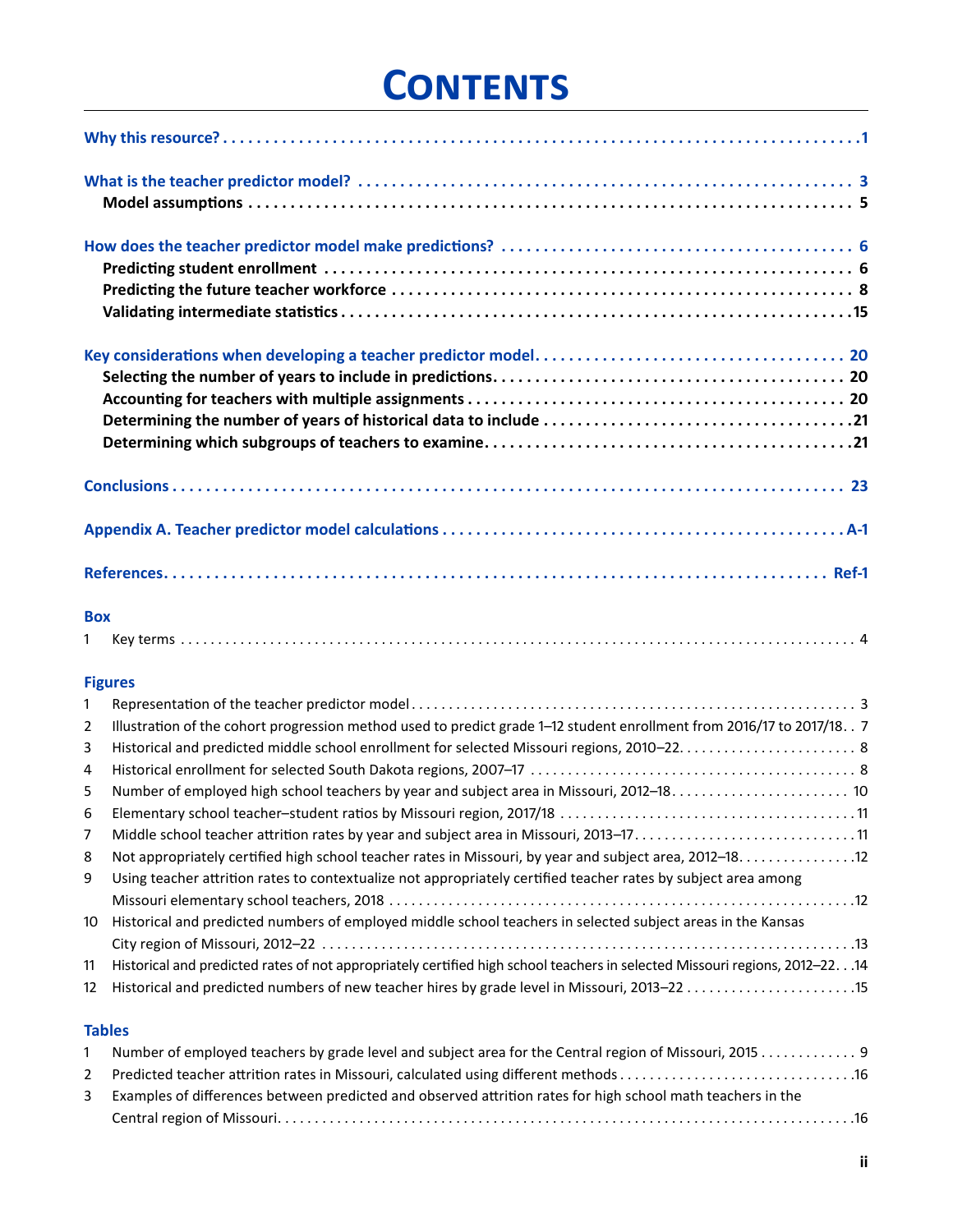| Mean absolute percentage errors and average percentage errors used to validate methods for calculating                       |
|------------------------------------------------------------------------------------------------------------------------------|
|                                                                                                                              |
| Mean absolute percentage error ranks and average percentage error ranks used to validate methods for                         |
|                                                                                                                              |
| Scoring mean absolute percentage error ranks and average percentage error ranks for each method of                           |
|                                                                                                                              |
| 01. Calculation methods identified as the most valid for each intermediate statistic in Missouri's teacher predictor model19 |
|                                                                                                                              |
| Sample calculations using validated progression rates from 2017 to 2018 to predict student enrollment in 2019 A-2            |
| Sample calculations of high school teacher-student ratios for selected subject areas in the Northeast region of              |
|                                                                                                                              |
| A4 Sample calculations using validated teacher-student ratios to predict employed high school teacher counts in              |
|                                                                                                                              |
| A5 Sample calculations of high school teacher attrition rates from 2017 to 2018 for selected subject areas in the            |
|                                                                                                                              |
| A6 Sample calculations using validated teacher attrition rates to predict counts of high school teacher leavers in           |
|                                                                                                                              |
| Sample calculations of not appropriately certified high school teacher rates in 2018 for selected subject areas in           |
|                                                                                                                              |
| Sample calculations using validated not appropriately certified teacher rates to predict counts of not                       |
| appropriately certified high school teachers in 2019 for selected subject areas in the Northeast region of Missouri. A-5     |
| Sample calculations of predicted counts of retained high school teachers in 2020 for selected subject areas in the<br>A9     |
|                                                                                                                              |
| A10 Sample calculations of predicted counts of high school teacher new hires in 2020 for the Northeast region of             |
|                                                                                                                              |
|                                                                                                                              |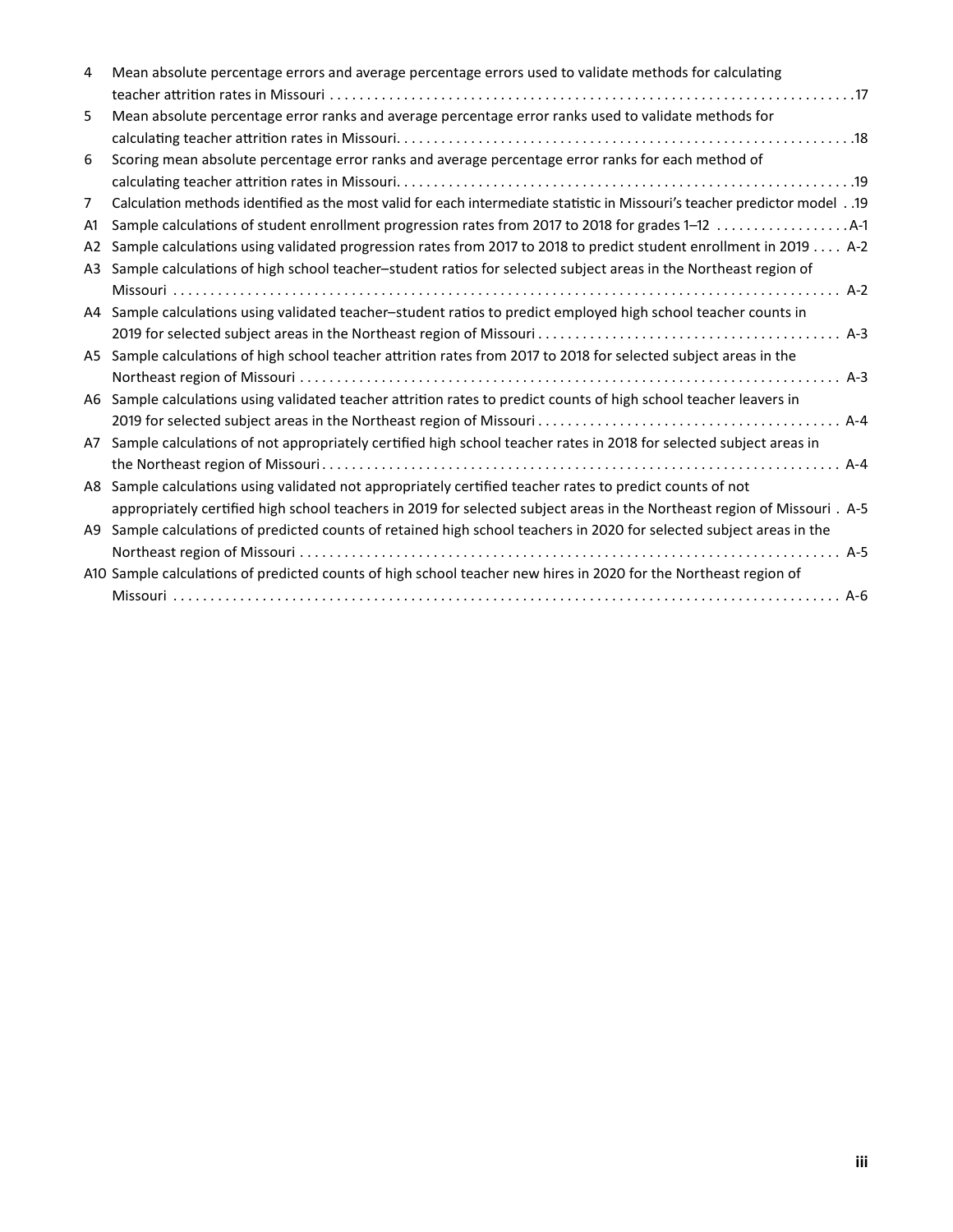# **Why this resource?**

<span id="page-4-0"></span> Addressing teacher shortages, especially in particular subject areas, grade levels, and geographic locations, has been a persistent concern among leaders in schools, districts, state education agencies, and the federal government (Borman & Dowling, 2008; Malkus et al., 2015). Shortages occur when the number of teachers available to work given current wages and working conditions (or the supply of teachers) is smaller than the number of available teaching positions (the demand for teachers; Boe & Gilford, 1992).

 Recent studies have suggested a large decrease over the past decade in enrollment in teacher preparation programs, an important source of teacher supply (U.S. Department of Education, 2015), and projected a substantial national teacher shortage over the next decade (Sutcher et al., 2016). Other recent national and state studies have indicated that teacher shortages differ substantially across subject areas and geographic locations (Meyer et al., 2019; Pennington McVey & Trinidad, 2019).

 Teacher shortages can limit students' access to high-quality teachers, which is associated with reduced student success. Shortages can lead to vacancies being filled by teachers who are not appropriately certified, which can be problematic because those educators might not have the necessary skills to teach courses with more complex content, such as Algebra I (Stewart et al., 2019). In Missouri 16.3 percent of teachers in high-poverty schools statewide were not appropriately certified compared with 5.7 percent of teachers in schools with fewer students from low-income households (Missouri Department of Elementary and Secondary Education, 2015) .

 Teacher shortage data can be used in developing strategies to mitigate inequities in students' access to high-quality teachers. However, state reports of teacher shortages vary widely in the complexity of their data sources and analysis (Education Commission of the States, 2019). Some state education agencies use a single data source such as survey data from schools and districts; others use multiple sources, including administrative data and information about teacher supply from teacher preparation programs (Aldeman, 2018; Lindsay et al., 2009). Some agen- cies, often with assistance from external researchers, go beyond federal reporting requirements and conduct research that informs state-specific plans and responses to teacher shortages or surpluses. For example, analyses of state administrative data have described the current teacher workforce, including teachers' demographics, the locations in which they work, the subjects they teach, and their qualifications (Aldeman, 2018; Folsom et al., 2014; Lindsay et al., 2009; Lindsay et al., 2016; Reichardt, 2003; White & Fong, 2008). Fewer analyses have used state administrative data to make predictions in order to help plan responses to future teacher demand and shortages (Aldeman, 2018; Berg-Jacobson & Levin, 2015; Levin et al ., 2015; Lindsay et al ., 2009; Reichardt, 2003) .

 State education agencies can also use predictions of teacher shortages to address inequities in students' access to high-quality teachers. The importance of teacher effectiveness is well supported by studies on how teacher ability contributes to student achievement gains. All else being equal, students taught by more qualified teachers experience greater achievement gains than do students taught by less qualified teachers (Aaronson et al., 2007; Chetty et al., 2014; Konstantopoulos & Chung, 2011; Nye et al., 2004). Some research points to inequities in access to high-quality teachers, finding that students who attend high-poverty, high–racial/ethnic minority schools are, to varying extents, more likely to be taught by less effective teachers with fewer qualifications and less experience (Clotfelter et al., 2010; Glazerman & Max, 2011; Isenberg et al., 2013; Isenberg et al., 2016; Sass et al., 2012).

 Like many other state education agencies, the Missouri Department of Elementary and Secondary Education wants to analyze teacher shortages to ensure equitable access to high-quality teachers but has limited resources to do so without external support. The department and the Regional Educational Laboratory Central collaborat- ed to identify a relevant, understandable, and rigorous approach to describing historical and current demand for teachers and predicting shortage areas in Missouri, including vacancy trends by grade level and certification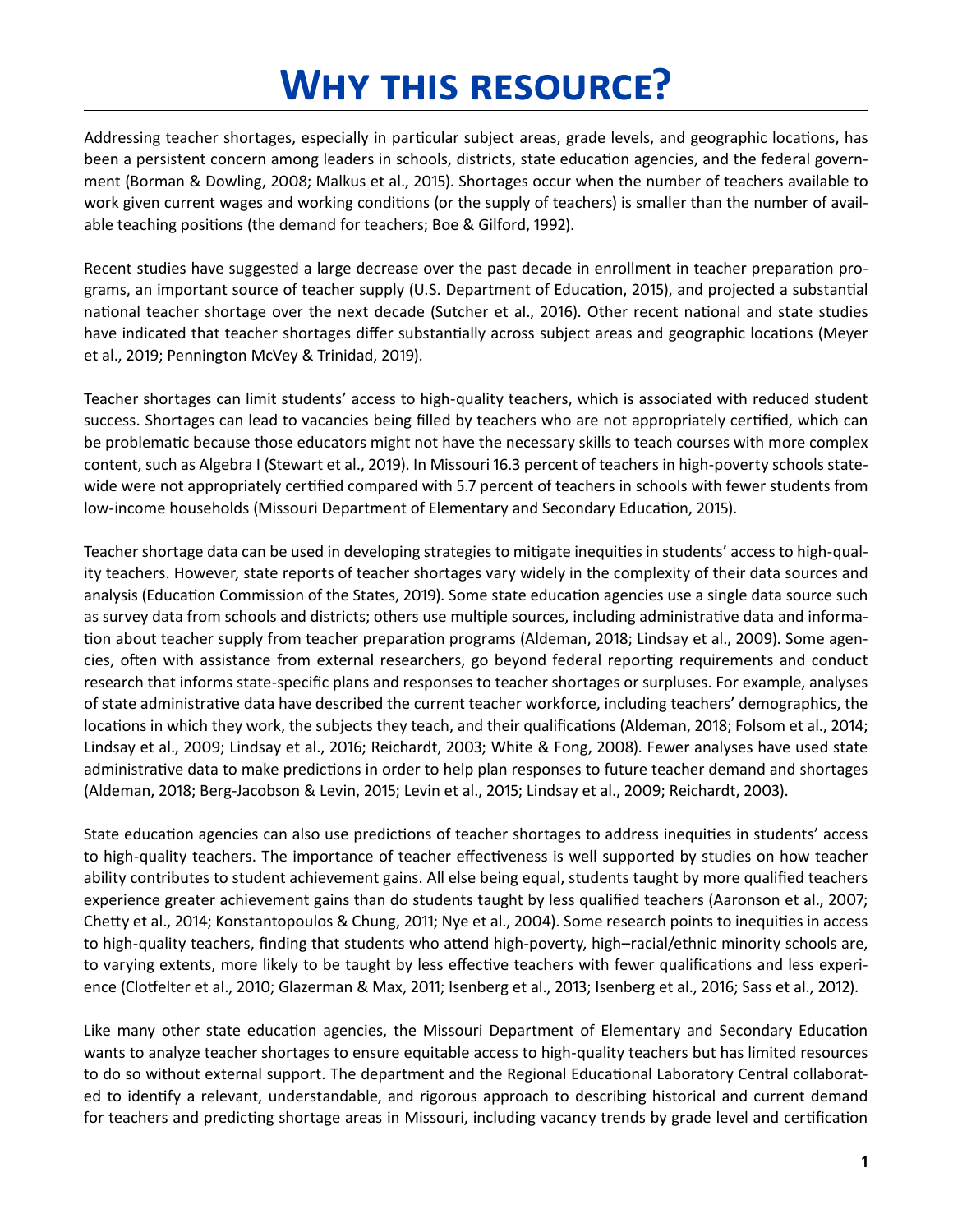area. The result was the teacher predictor model, which was designed for department staff to use on their own with Microsoft Excel and existing administrative data. The information from the model can guide decisions throughout the teacher pipeline by teacher preparation programs, school districts, and state administrators and policymakers. The information can also be used to make potential teachers aware of future opportunities and to support planning and teacher preparation programs in areas with predicted shortages and to help districts meet federal reporting requirements.

 An important lesson from this work is that regional leaders must be able to understand the basic structure of the model to have confidence in using the results. The model cannot be a "black box" if its results are to be used (Armstrong et al., 2011).

 This resource documents how the teacher predictor model was developed and implemented in Missouri and demonstrates how it makes predictions so that other education agencies can adopt or adapt the approach to understand and predict teacher shortages in their own context. The resource describes the two main processes in the model: predicting student enrollment and predicting the teacher workforce, assuming current trends continue. Users can choose from several methods for making predictions, including using the most recent year of data, using averages of previous years of data, and using a regression-based method.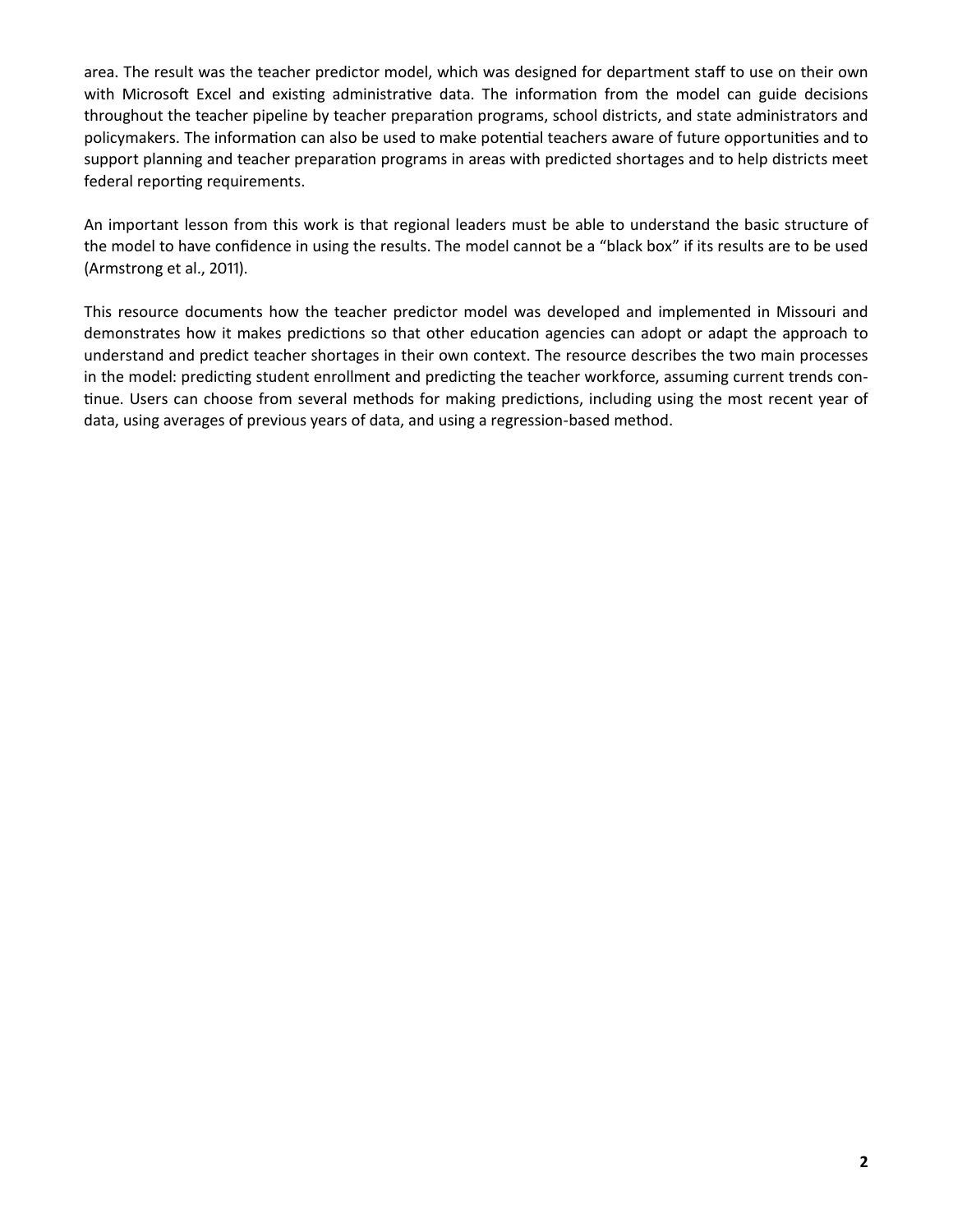# <span id="page-6-0"></span>**What is the teacher predictor model?**

 The teacher predictor model uses student enrollment and teacher assignment data from recent academic years to make predictions for future academic years. It has three main components: inputs, intermediate statistics, and predicted outputs (figure 1). Inputs consist of historical and current student enrollment and teacher data, includ- ing counts of all employed teachers, teachers who leave their districts (teacher leavers), new hires, and teachers who are not appropriately certified. The inputs are used to calculate four intermediate statistics: student enroll- ment progression rate, teacher–student ratio, teacher attrition rate, and not appropriately certified teacher rate . The intermediate statistics are used to calculate the model outputs: predicted student enrollment and predicted teacher workforce, including the numbers of employed teachers, teacher leavers, new hires, and not appropriately certified teachers. In the Missouri model the number of not appropriately certified teachers was used as a shortage indicator (see box 1 for definitions of key terms used in this resource) .

 The model predicts the counts of employed teachers, teacher leavers, new hires, and not appropriately certified teachers for each region of a state. Regions are used to reflect the local nature of labor markets and shortages (Boyd et al., 2005). In the Missouri model Kansas City and St. Louis City, the two largest urban districts in Missouri, were separated into their own regions because their labor markets differ from those of neighboring suburban districts.

Several methods can be used to calculate the intermediate statistics. To inform decisions about which method or methods to use, this resource describes a validation process that uses historical data to make predictions and then assesses their accuracy by comparing them with actual data.



#### **Figure 1. Representation of the teacher predictor model**

a. Teacher data on new teacher hires are not used in the prediction calculations. These data are used for model validation (that is, to compare the predicted number of new teacher hires with actual data).

Source: Authors' creation.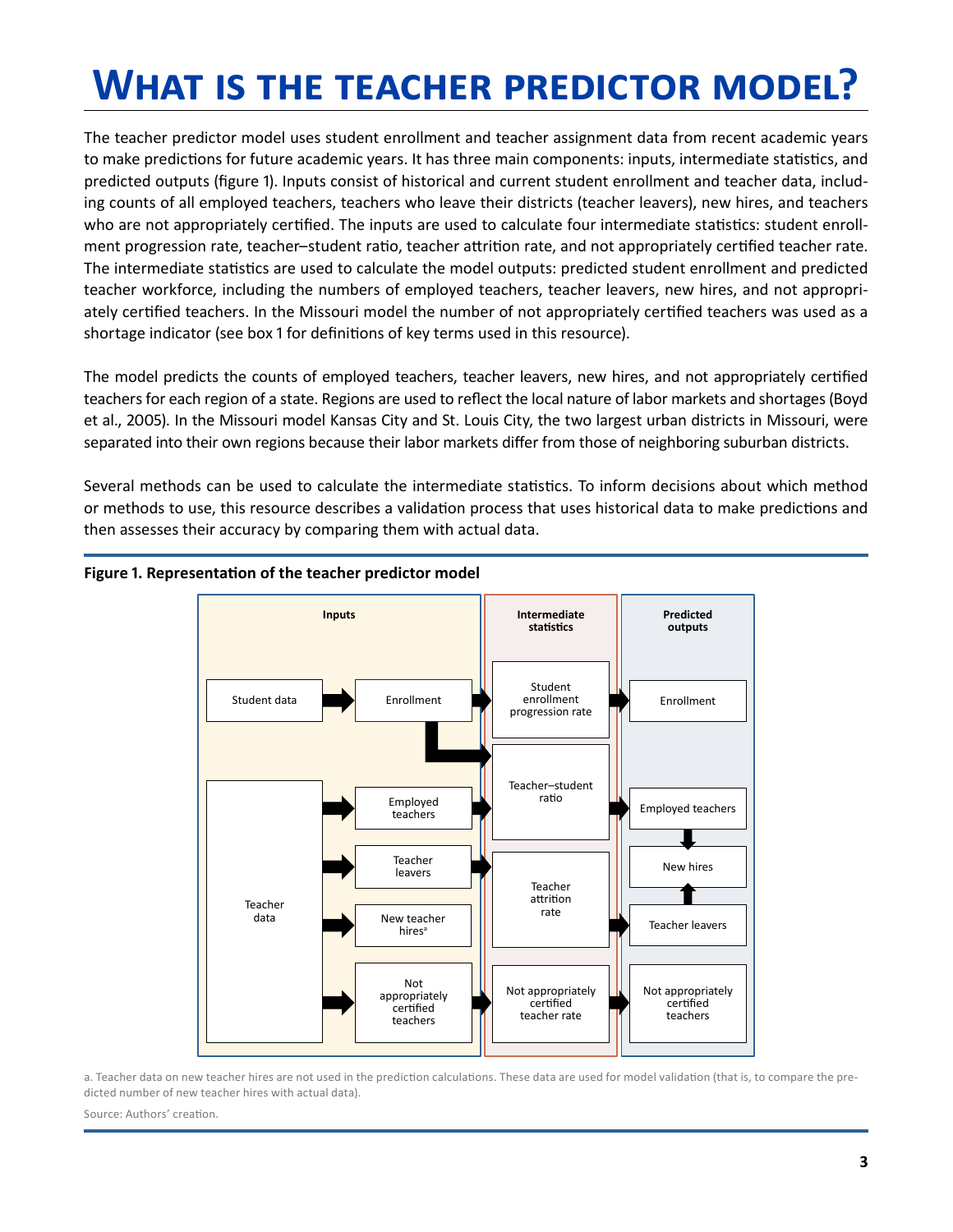#### <span id="page-7-0"></span>**Box 1. Key terms**

 The key terms used in this resource refer to the teacher predictor model developed for the Missouri Department of Elementary and Secondary Education. Although many terms and definitions are generalizable for models in other states, they may vary according to state-specific factors such as available data, policies, and priorities .

Average percentage error. A metric used to assess the validity of the model's intermediate statistics on the basis of whether predictions are biased in a certain direction. It is the sum of the differences between predicted and actual values, divided by the sum of actual values. The differences are the errors, which are calculated for each grade level and subject area by region and statewide.

 **Employed teacher.** A staff member who is assigned the professional activities of instructing students in prekindergarten–grade 12 in self-contained classes or courses in a public school.

Grade level. The grade band in which a teacher taught for the majority of an academic year. In the Missouri model, grade level was designated as elementary school (prekindergarten–grade 5), middle school (grades 6–8), or high school (grades 9–12) .

Mean absolute percentage error. A metric used to assess the validity of the model's intermediate statistics on the basis of the size of the errors in the predictions. It is the sum of the absolute value of the differences between predicted and actual values, divided by the sum of actual values. The differences are the errors, which are calculated at the subject area and grade levels for each region and statewide.

 **Intermediate statistics.** The four annual rates and ratios that are the basis of the model's predictions: student enrollment pro- gression rate, teacher–student ratio, teacher attrition rate, and not appropriately certified teacher rate .

 **New hire.** A teacher who did not teach in the same district during the prior academic year .

Not appropriately certified teacher. A designation for an individual who meets the minimum qualification to teach but lacks the appropriate subject-area credits to teach in his or her assigned grade level and subject area, based on state certification rules. This definition varies according to state certification rules.

Not appropriately certified teacher rate. The number of teachers who are not appropriately certified divided by the total number of teachers. This rate uses a Missouri-specific determination of whether a teacher has the appropriate subject-area credits and certification to teach a given grade level and subject area. This definition varies by state. In the Missouri model not appropriately certified teacher rates were calculated annually for each region, grade level, and subject area .

 **Primary assignment.** The subject area, grade level, and district in which a teacher spends the majority of time in an academic year .

 **Region.** The geographic region of the state in which a teacher has a primary assignment .

Student enrollment data. The count of students by year, grade level, and district.

Student enrollment progression rate. The number of students enrolled in a grade divided by the number of students enrolled in the prior grade in the previous year. In the Missouri model student enrollment progression rates are calculated annually for each county, grade level, and subject area.

Subject area. The subject area in which a teacher has a primary assignment.

Teacher attrition rate. The number of teacher leavers divided by the total number of teachers. In the example presented in this resource, rates are calculated annually for each region, grade level, and subject area .

 **Teacher leaver.** A teacher with a primary assignment to a district in an academic year who does not have a primary assignment to that district in the subsequent year.

Teacher shortage. When the demand for teachers exceeds the supply. Missouri's model used predicted rates of not appropriate- ly certified teachers in particular regions, grade levels, and subject areas as an indicator of teacher shortages (though the rate can also be used to predict the number of not appropriately certified teachers) .

Teacher–student ratio. The number of employed teachers divided by the number of enrolled students. In the Missouri model teacher–student ratios were calculated annually for each region, grade level, and subject area .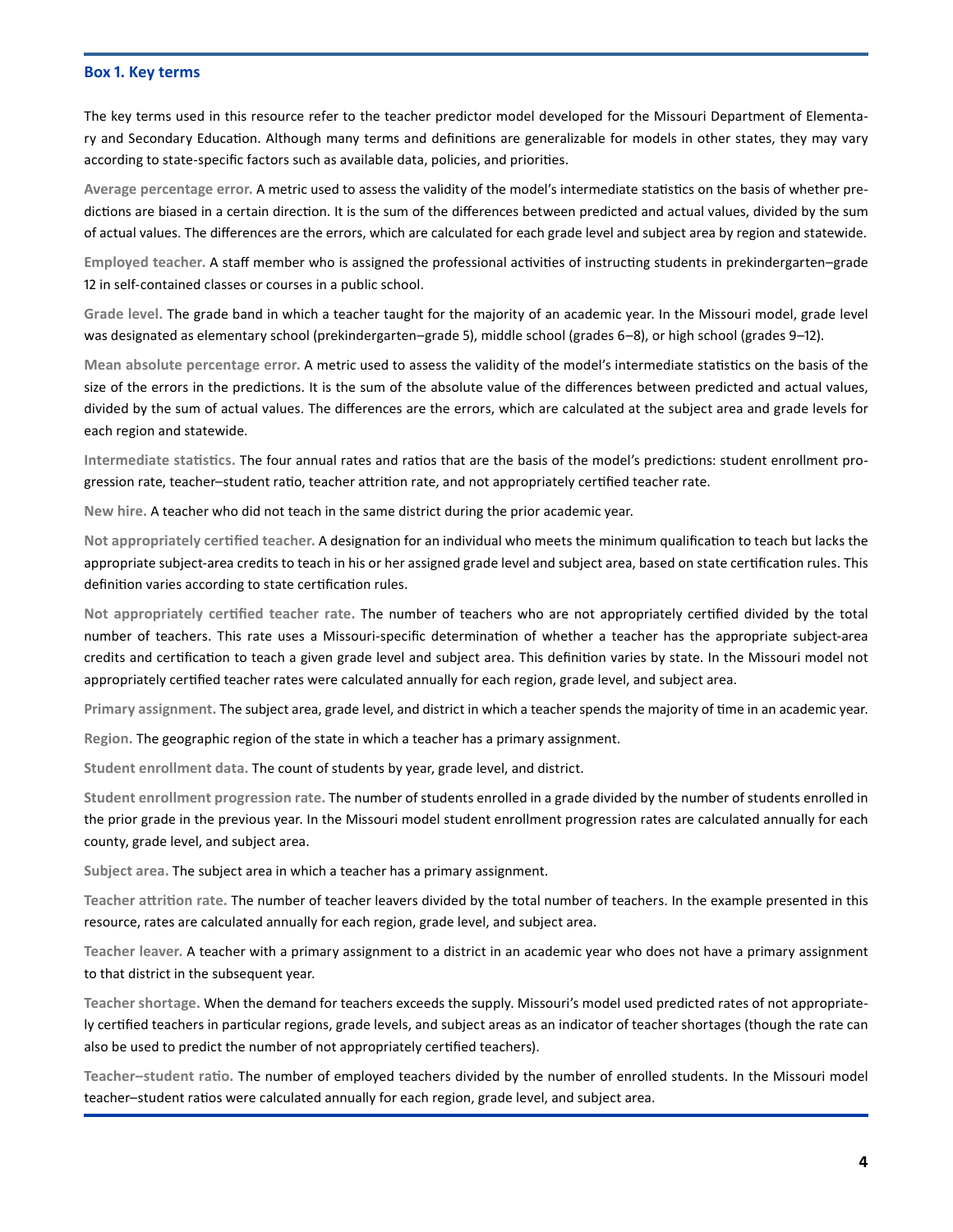<span id="page-8-0"></span>The teacher predictor model uses data that are commonly available in state administrative data systems. The Missouri model was applied using data from the Missouri Student Information System, which contains historical and current individual-level data on students and educators in Missouri public schools. To demonstrate how the model is designed, this resource uses two types of data for academic years 2011 through 2018:

- Student enrollment by grade and district.
- Teacher data, including not appropriately certified designation by the Missouri Department of Elementary and Secondary Education, grades taught, subject areas taught, and district assignments.

## **Model assumptions**

The teacher predictor model relies on three main assumptions. If these assumptions are not tenable, the model may not provide accurate predictions.

First, the model assumes that input data are accurate. Because the accuracy of predictions hinges on data quality, users should consider the quality of available data when developing the model and evaluating its results. The state education agency data used in teacher prediction models are typically provided by districts and may include errors, reducing the accuracy of predictions. Although state education agencies can validate the demographic and certification data that districts provide, teacher assignment data are often more difficult to validate.

Second, the model assumes that historical patterns will continue into the future. The model also assumes that future patterns are linear and unchanging over the prediction period, which was four years in the Missouri model.<sup>1</sup> For example, the model assumes that rates of not appropriately certified teachers are stable over time. However, the model allows for nonlinear changes to enrollment that can impact predictions. The model may be less accurate when there are large changes in demographic trends, the economy, fiscal policy, salaries, benefits, or education policy; users might wish to examine predictions more closely under such circumstances. The accuracy of predictions may decrease the further out they are in the future.

 Finally, the model assumes that the positions occupied by teachers who are not appropriately certified would be filled by appropriately certified teachers if they were available. This assumption is common in the literature—for example, a study in Minnesota on teachers for whom districts had to apply for "special permissions" to fill vacant positions (Lindsay et al., 2016) and a study in Oklahoma on teachers with emergency certifications (Berg-Jacobsen & Levin, 2015). In Missouri, state administrative data include information on teachers who are not appropriately certified, and the Missouri model used the not appropriately certified rate as an indicator of teacher shortages. An advantage of this indicator is that it is verified through the state's Core Data System and is therefore reliable. A disadvantage is that it may underestimate shortages. Because the model's shortage predictions are based on positions filled with not appropriately certified teachers, they do not include positions for which no teachers are available to teach regardless of qualifications. In other words, this indicator does not identify shortages for courses that are not offered at all because districts cannot find teachers to teach them.

 1 . The Missouri Department of Elementary and Secondary Education chose a four-year prediction period in order to provide enough time for an educator preparation program to influence new potential teachers entering college to select an education major associated with a shortage area.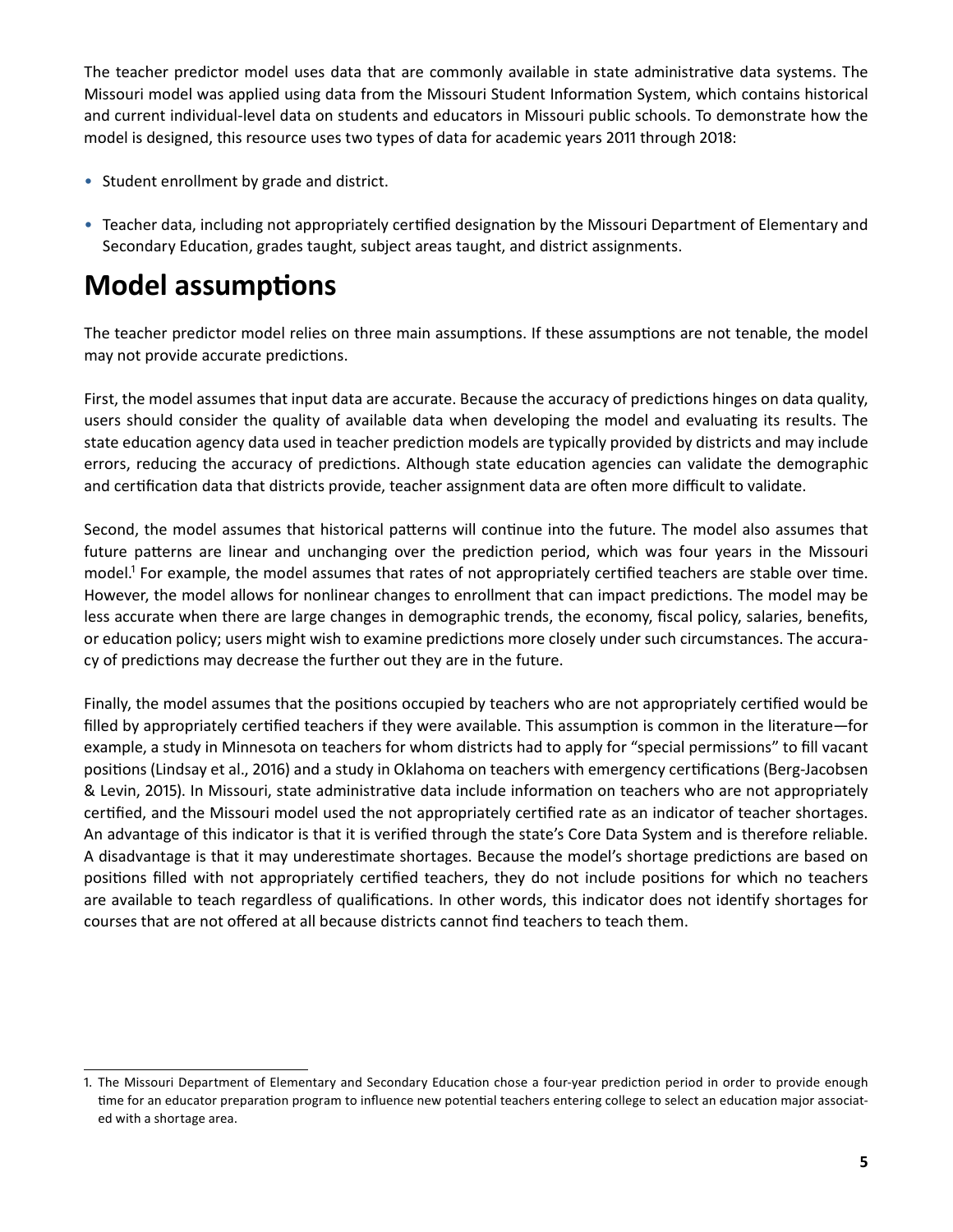# <span id="page-9-0"></span>**How does the teacher predictor model make predictions?**

 The key output from the teacher predictor model is the predicted number of not appropriately certified teachers, which is used as the indicator of teacher shortages. This section starts by describing how the model predicts student enrollment. It then discusses how the model predicts the teacher workforce, including the predicted number of not appropriately certified teachers, new hires, and teacher leavers.

 Users must choose the method to calculate the intermediate statistics for the predications of student enrollment and teacher workforce. The Missouri Department of Elementary and Secondary Education considered four methods to calculate the intermediate statistics: most recent year, two-year average, four-year average, and a linear trend line function. After describing how the model works conceptually, this section discusses these methods as well as the process for validating the selected method. Step-by-step instructions for making the calculations in the model are in appendix A.

## **Predicting student enrollment**

 The first process in the teacher predictor model uses the student data input (historical and current enrollment) to calculate one intermediate statistic: the student enrollment progression rate. The annual progression rate is then used to predict student enrollment (see figure 1) .

### **Inputs**

The inputs for predicting student enrollment include data on enrollment in prior and current years. Counts of enrolled students are disaggregated by county, grade, and year. The Missouri Department of Elementary and Secondary Education used a spreadsheet to organize these data.

### **Intermediate statistics**

 The process for predicting student enrollment involves one intermediate statistic: the student enrollment progression rate. The model predicts student enrollment by using the cohort progression method, which was found to be the most accurate after predictions were compared with actual enrollment data (Lindsay et al., 2016; Min- nesota Department of Education, 2015) .

 The cohort progression method involves applying an anticipated progression rate, calculated using historical data, to current cohorts of students. The numbers of students by grade for each academic year are summed by county and used to determine progression rates of students from one grade to the next (for example, from grade 1 to grade 2). Counties are used because they allow for aggregation of smaller districts to minimize very small cell sizes seen in some rural districts while still capturing local variation in enrollment patterns. These progression rates are applied to the most recent enrollment data to predict student enrollment in future years.

A mathematical expression of the approach is shown below. Student enrollment data are used to estimate the number of students who progress from one grade to the next. County-level progression rates based on enrollment counts of students from year to year are used rather than the progression of individual students. Progres- sion rates are calculated by dividing enrollment for the current year in each grade by enrollment for the previous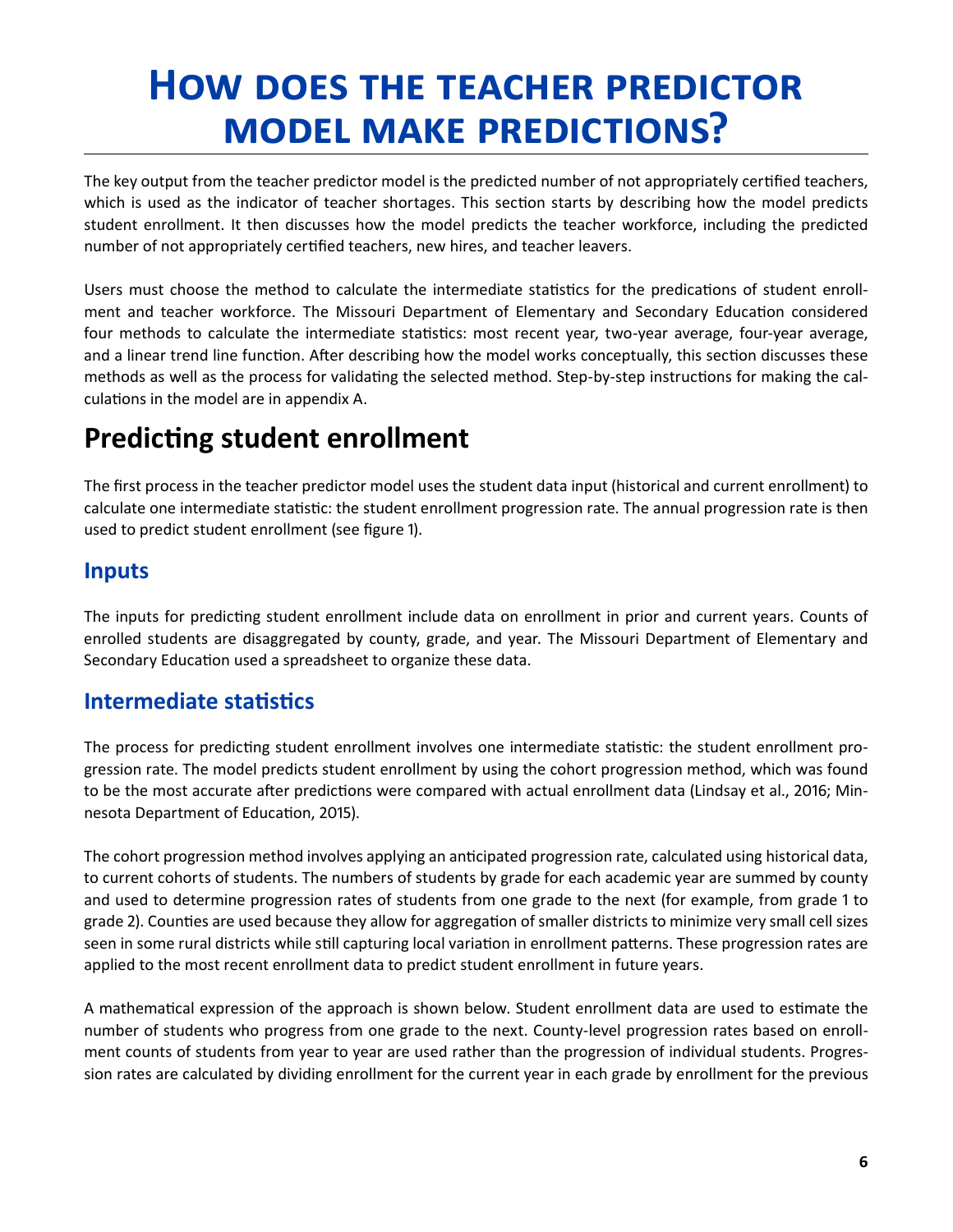<span id="page-10-0"></span> year in each prior grade . In year *y* and grade *k* the annual progression rate (*APR*) is the enrollment (*E*) in year *y* + 1 and grade *k* + 1, divided by the enrollment in year *y* and grade *k*:

$$
APR_{y+1,k+1} = E_{y+1,k+1} / E_{yk}.
$$

 The model predicts the number of students in grades 1–12 in the next year by multiplying enrollment in the prior year and grade by these progression rates.

Figure 2 illustrates the cohort progression method. The arrows represent the progression rates, describing the proportion of students who advance from one grade to the next. For example, the 2016 progression rate for kindergarten students is the number of grade 1 students in 2017 divided by the number of kindergarten students in 2016. This calculation yields the number of students who advanced from kindergarten to grade 1 from a given year to the next.

### **Figure 2. Illustration of the cohort progression method used to predict grade 1–12 student enrollment from 2016 to 2017**



Predicting enrollment for prekindergarten and kindergarten is less straightforward. Prekindergarten is the first year in the model, which means progression rates that rely on a prior year of data cannot be used. Available options include historical enrollment rates (Pettibone & Bushan, 1990; Sweeney & Middleton, 2005), birth-to-kindergarten ratios (Lindsay et al., 2016), and fertility rates (Levin et al., 2015). Options that have a substantial time lag, such as the birth-to-kindergarten ratio, are less useful when there have been recent changes in enrollment patterns. Because prekindergarten enrollment has recently increased in Missouri, the Missouri Department of Elementary and Secondary Education chose to use historical enrollment counts to predict the future number of prekindergarten and kindergarten students.

### **Predicted outputs**

 To calculate predicted student enrollment, the annual student enrollment progression rate is multiplied by observed student enrollment. Figure 3 provides an example, showing historical and predicted public middle school enrollment for selected Missouri regions. Enrollment in several regions, particularly the Kansas City region, is predicted to continue to increase while enrollment in Kansas City Public Schools and St. Louis Public Schools is predicted to remain flat.

The trends depicted in figure 3 are relatively flat. In contrast, figure 4 provides an example of more dynamic trends in growth in student enrollment for selected South Dakota regions. The Southeast region has had rapid growth, whereas growth has been slower in the West and Central regions.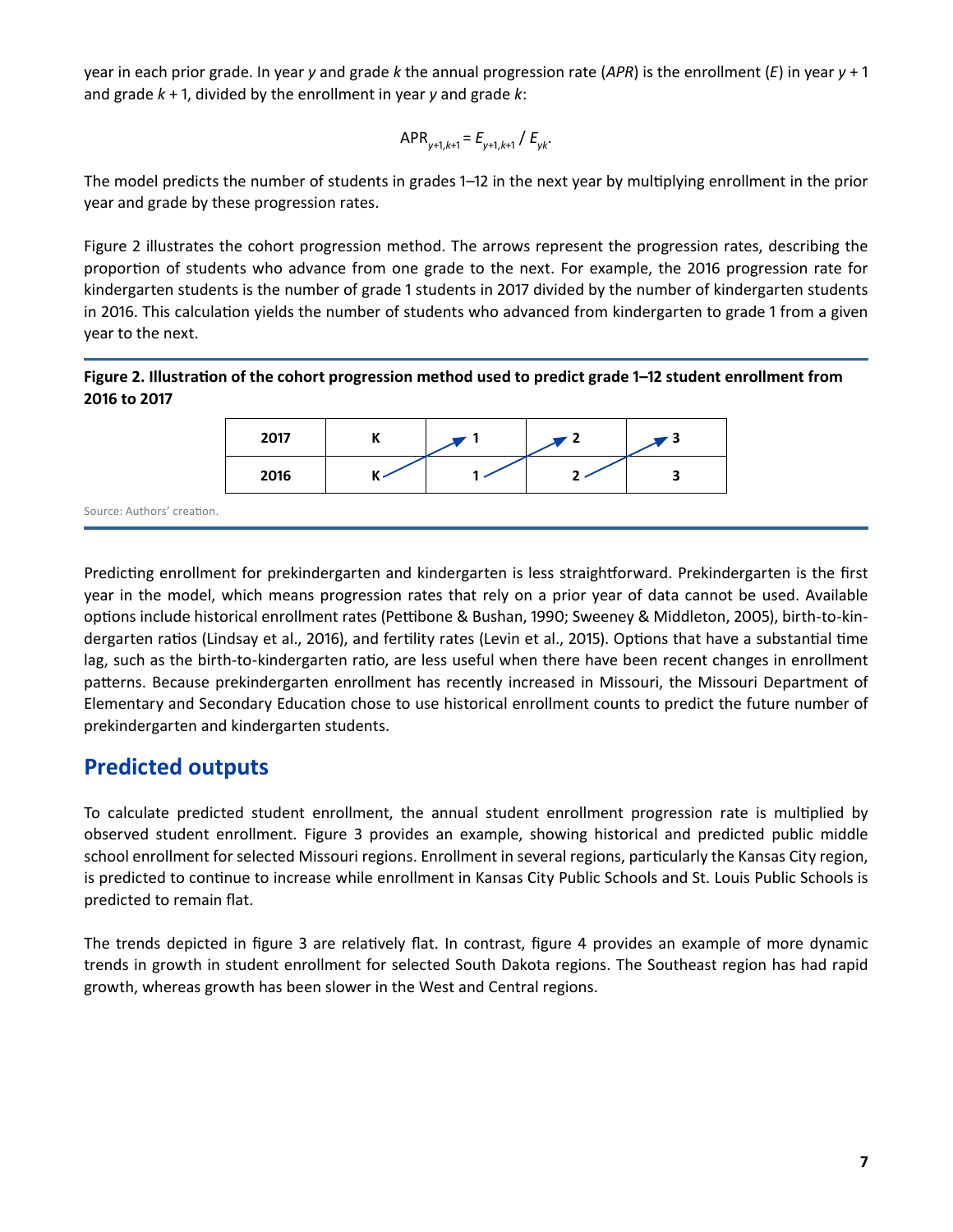<span id="page-11-0"></span>**Figure 3. Historical and predicted middle school enrollment for selected Missouri regions, 2010–22**



 Source: Authors' construction using data from the Missouri Department of Elementary and Secondary Education .





Source: Authors' construction using data from the U.S. Department of Education's Common Core of Data.

## **Predicting the future teacher workforce**

 The second process of the teacher predictor model uses the teacher data inputs to calculate three additional intermediate statistics: the teacher–student ratio, the teacher attrition rate, and the not appropriately certified teacher rate. These intermediate statistics are then used to predict the future numbers of employed teachers, teacher leavers, and not appropriately certified teachers and the need for new hires (see figure 1) .

### **Inputs**

The four model inputs for predicting the teacher workforce are counts of employed teachers, teacher leavers, new hires, and not appropriately certified teachers. These data included information about where teachers were employed and whether teachers were appropriately certified each academic year. The Missouri Department of Elementary and Secondary Education summed the individual records for each combination of region, grade level, and subject area (for example, the count of elementary music teachers in the Central region) .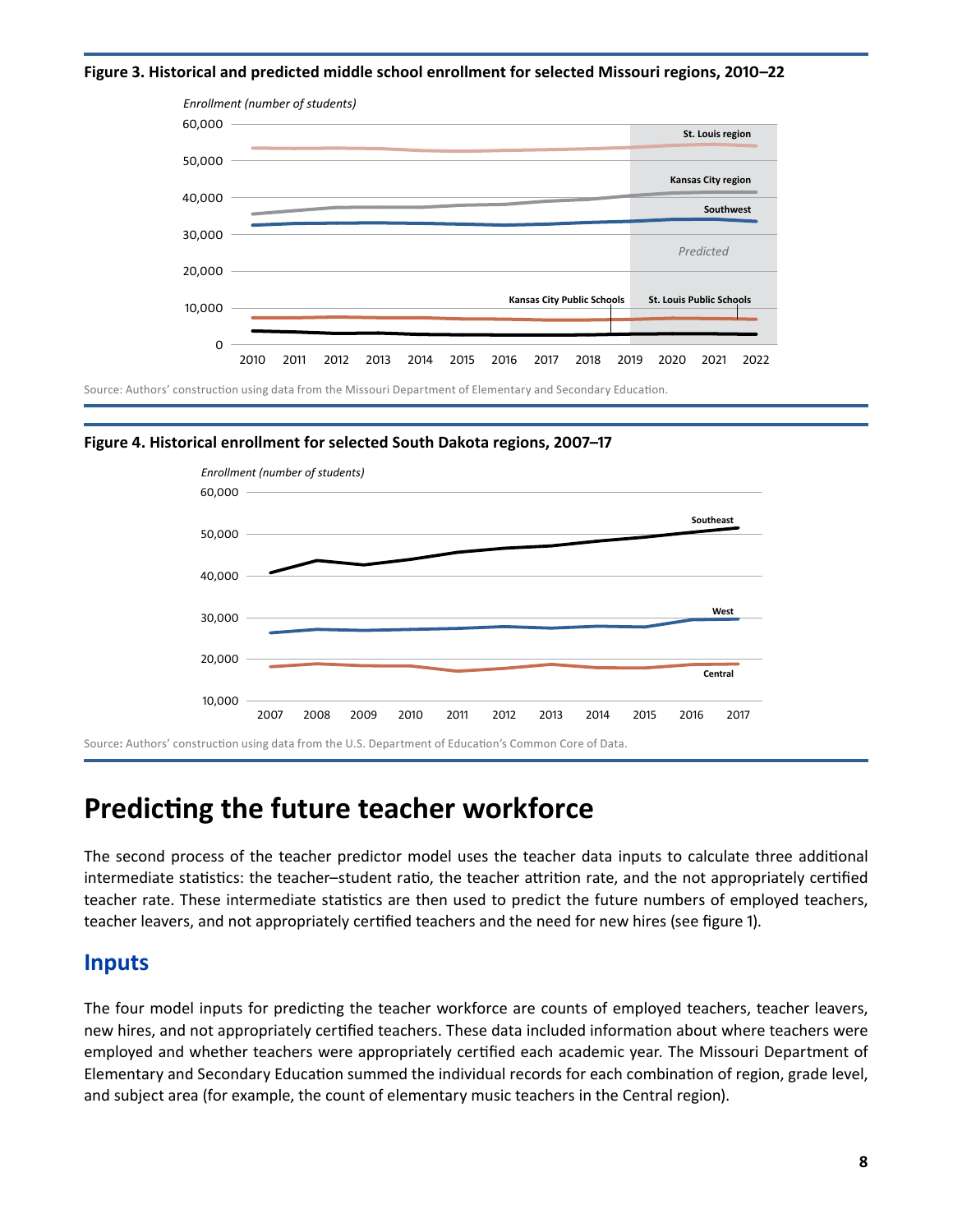<span id="page-12-0"></span> Table 1 provides an example of those totals, showing the number of teachers with each subject area assignment in the Central region of Missouri. The largest single subject area is elementary (1,679), followed by special education (895) and English language arts, journalism, speech, and dramatics (716) .

 The counts of employed teachers for each combination of region, grade level, and subject area offer descriptive information about the teacher workforce, such as the numbers of employed high school teachers in selected subject areas over several years. Figure 5 provides an example of information on recent trends in staffing that stakeholders could gain from these data. Because the workforces are large, changes were expected to be small over the short time frames shown. Subject areas were selected to show diversity in counts, and data are depicted for every other year because counts change slowly. For example, from 2012 to 2018 the number of music teachers increased slightly, and the number of special education and business teachers decreased slightly.

| <b>Subject area</b>                                      | <b>Elementary</b>    | <b>Middle</b> | High           | <b>Total</b>     |
|----------------------------------------------------------|----------------------|---------------|----------------|------------------|
| Agriculture                                              | $\ddot{\phantom{1}}$ | 6             | 57             | 63               |
| Art                                                      | 70                   | 43            | 81             | 194              |
| Biology                                                  | $\ddot{\phantom{1}}$ | $\ddagger$    | 29             | 29               |
| <b>Business</b>                                          | $+$                  | 23            | 88             | 111              |
| Chemistry                                                | $\ddagger$           | $\ddagger$    | 20             | 20               |
| Earth science                                            | $\ddagger$           | 6             | $\overline{4}$ | 10 <sup>10</sup> |
| Elementary                                               | 1,679                | $\ddagger$    | $\ddagger$     | 1,679            |
| English language arts, journalism, speech, and dramatics | 197                  | 224           | 295            | 716              |
| English learner students                                 | 23                   | 11            | 11             | 45               |
| Family consumer science and human service education      | $\ddagger$           | 23            | 50             | 73               |
| Foreign language                                         | $\ddagger$           | 24            | 81             | 105              |
| Health occupations                                       | $\ddagger$           | $\ddagger$    | $\overline{2}$ | $\overline{2}$   |
| Industrial technology                                    | $\ddagger$           | 9             | 23             | 32               |
| Marketing and cooperative education                      | $\ddagger$           | $\ddagger$    | $\overline{7}$ | $\overline{7}$   |
| Math                                                     | 17                   | 163           | 231            | 411              |
| <b>Music</b>                                             | 69                   | 64            | 80             | 213              |
| Physical education and health                            | 81                   | 103           | 166            | 350              |
| Physics                                                  | $\ddagger$           | $\ddagger$    | 6              | 6                |
| Science                                                  | $\mathbf{1}$         | 139           | 164            | 304              |
| Skilled technical science                                | $\ddagger$           | $\ddagger$    | $\overline{4}$ | $\overline{4}$   |
| Social studies                                           | $\overline{2}$       | 154           | 210            | 366              |
| Special education                                        | 488                  | 172           | 235            | 895              |

**Table 1. Number of employed teachers by grade level and subject area for the Central region of Missouri, 2015**

 † indicates combinations of subject areas and grade levels without employed teachers .

Source: Authors' construction using data from the Missouri Department of Elementary and Secondary Education.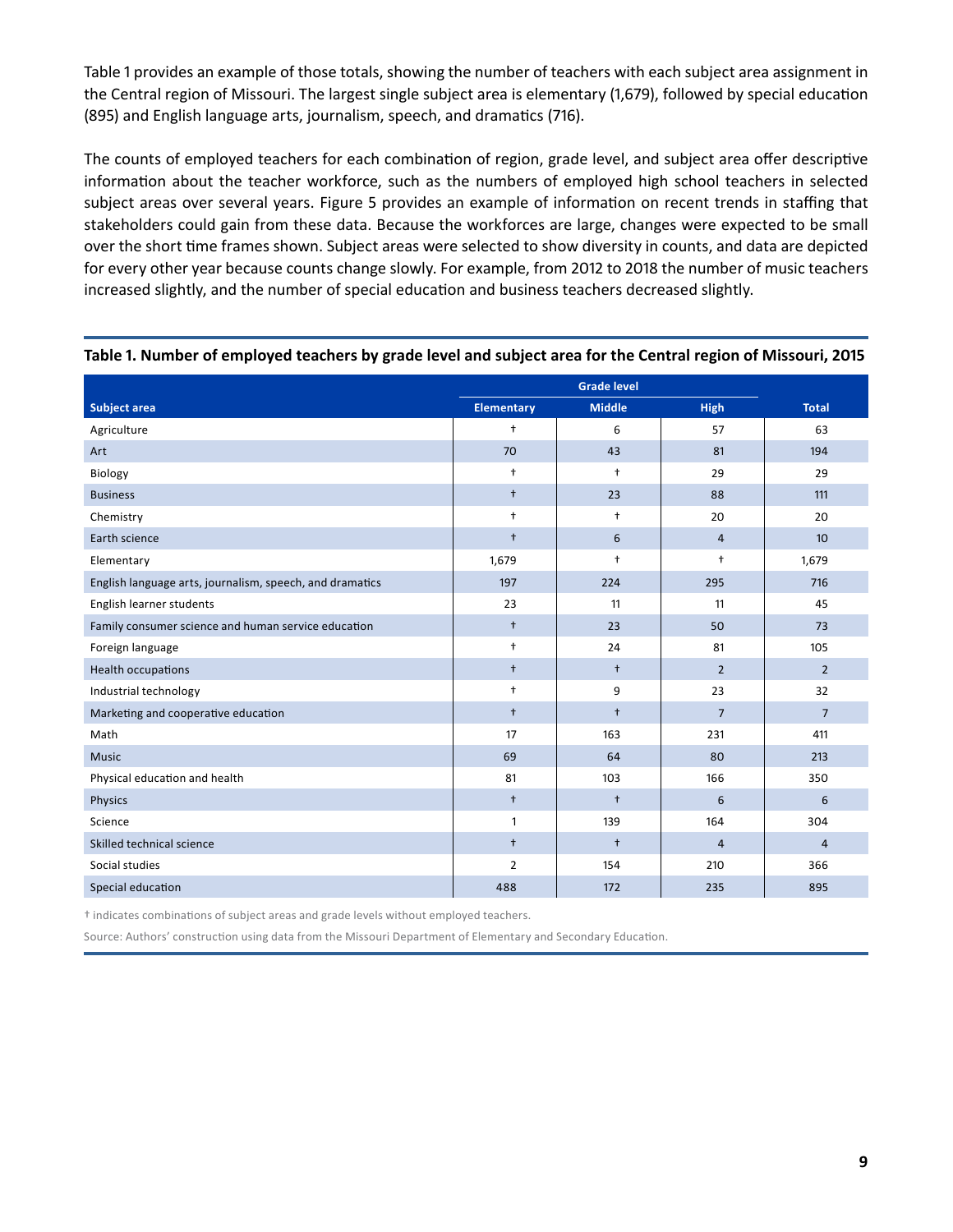<span id="page-13-0"></span>**Figure 5. Number of employed high school teachers by year and subject area in Missouri, 2012–18**



a. Includes English language arts, journalism, speech, and dramatics. Source**:** Authors' construction using data from the Missouri Department of Elementary and Secondary Education .

### **Intermediate statistics**

 The process for predicting the future teacher workforce involves three intermediate statistics: teacher–student ratio, teacher attrition rate, and not appropriately certified teacher rate (see figure 1). This section describes different options for calculating the intermediate statistics. The Validating intermediate statistics section that follows describes how the calculation method is selected.

 The teacher–student ratio combines teacher data with student enrollment counts by grade level and region to predict the number of employed teachers by region, grade level, and subject area. It is calculated by dividing the number of employed teachers by the number of enrolled students. In the Missouri model ratios were calculated for each calendar year from 2011 through 2018 .

 Although the teacher–student ratio was created as a model calculation and is not regularly analyzed by stake- holders, it is a metric for measuring resource allocation: it shows the proportion of teaching staff assigned to each student. It is the inverse of the student–teacher ratio: a teacher–student ratio of .05 is the same as a student– teacher ratio of 20:1. Figure 6 provides an example, showing teacher–student ratios by Missouri region and how more teaching resources were assigned to elementary schools in the Northwest region than in St. Louis City Schools.

 Teacher attrition rates are calculated for each academic year by dividing the number of teachers who left their districts by the number of employed teachers. Figure 7 provides an example, showing middle school attrition rates in Missouri by subject area for a five-year period. In the Missouri model attrition was defined as leaving a district because district leaders were a key audience for the model results. Because calculating the attrition rate requires two subsequent years of data, it was not calculated for the final year. The attrition rate for teachers of English learner students increased from 2013 to 2015. Some rates, such as those for teachers of earth science, were consistently higher than those for teachers of other subject areas, whereas other rates, such as those for teachers of art and teachers of physical education, were consistently lower.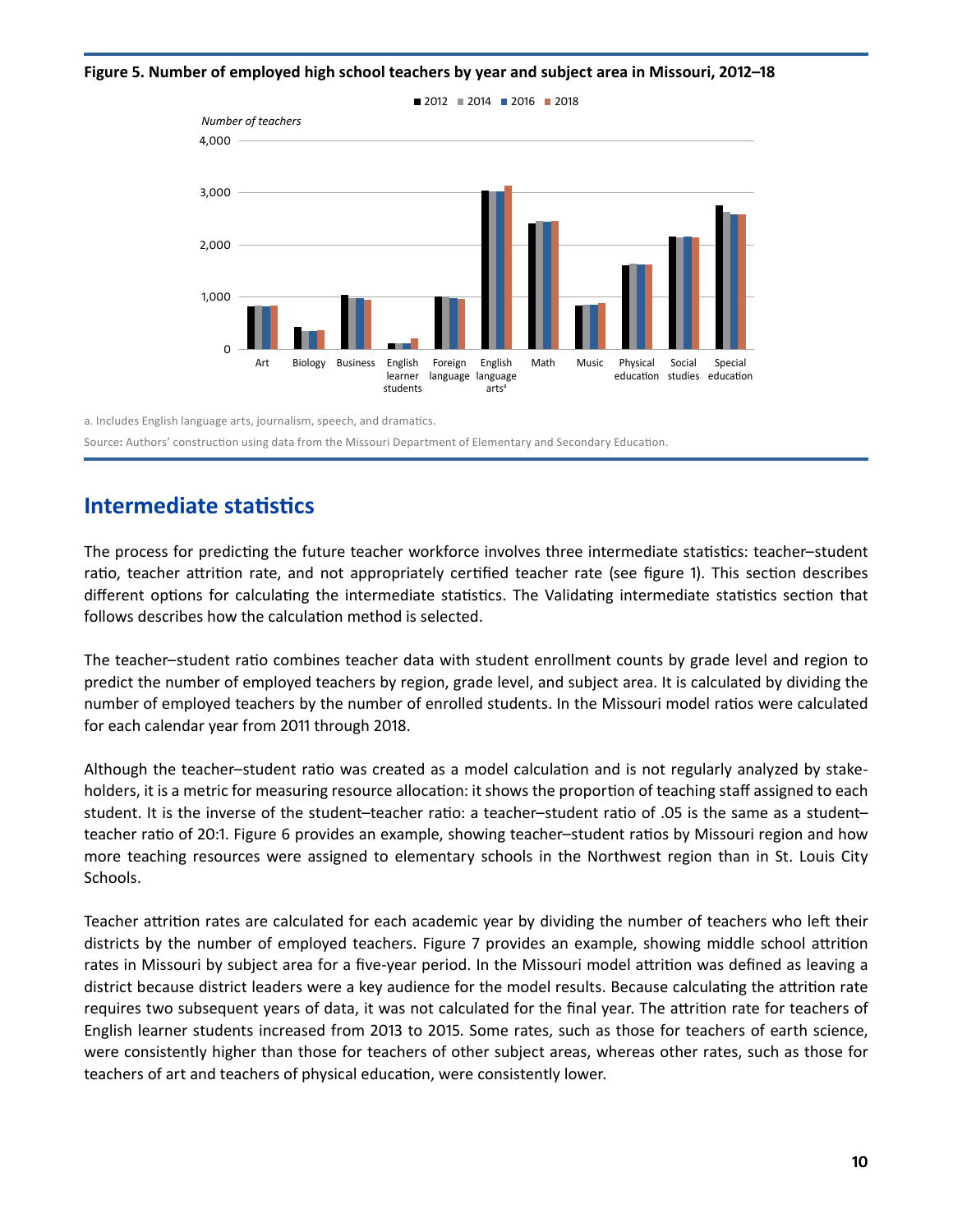#### <span id="page-14-0"></span>**Figure 6. Elementary school teacher–student ratios by Missouri region, 2017**



 Source**:** Authors' construction using data from the Missouri Department of Elementary and Secondary Education .





 Source**:** Authors' construction from data from the Missouri Department of Elementary and Secondary Education .

 Not appropriately certified teacher rates are calculated for each academic year by dividing the number of teach- ers who are not appropriately certified by the total number of employed teachers for each combination of region, grade level, and subject area. Figure 8 provides an example, showing not appropriately certified high school teacher rates for Missouri by subject area over time. Some subject areas, such as chemistry and physics, had higher rates of not appropriately certified teachers than did other subject areas, such as biology. This result suggests that challenges in recruiting qualified teachers differ by science subject.

Other rates can contextualize shortage predictions based on the not appropriately certified teacher rate. For example, high teacher attrition rates have been connected with increased teacher shortages and negative impacts on students (Ingersoll, 2001; Ronfeldt et al., 2013).

 Figure 9 provides an example, plotting the teacher attrition rate alongside the not appropriately certified teacher rate for elementary school teachers in the subject areas with the most teachers in Missouri. Examining the two rates for each subject can provide context. For example, if both rates are well above the state average, it can be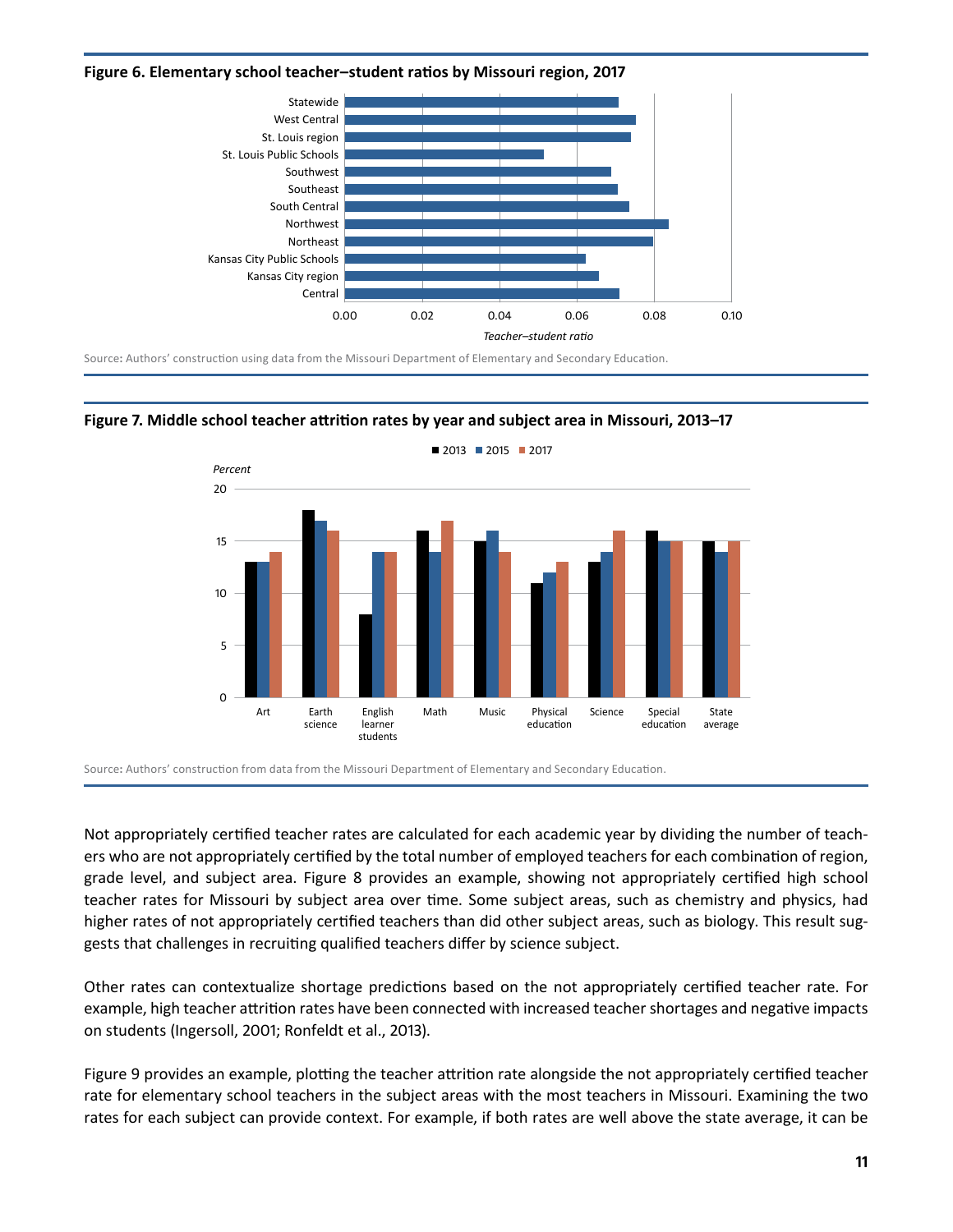<span id="page-15-0"></span>**Figure 8. Not appropriately certified high school teacher rates in Missouri, by year and subject area, 2012–18**



 Source**:** Authors' construction using data from the Missouri Department of Elementary and Secondary Education .

interpreted as supporting evidence for the shortage prediction. If the two rates diverge (for example, one is well above the state average and the other is not), it could indicate that more evidence is needed on the extent of shortages in a certain subject or grade. If both rates are low, it might be evidence that a shortage does not exist.

 Figure 9 shows that the not appropriately certified teacher rate is higher in math than in other subjects, which suggests a shortage of math teachers. That conclusion is reinforced by the high attrition rate in math. The figure also shows that the not appropriately certified teacher rate is lower for special education than for math. As previ- ously noted, the not appropriately certified teacher rate does not fully capture shortages when teachers are not available to fill positions. The high attrition rate for special education teachers suggests that the not appropriately certified teacher rate does not fully capture the challenges of filling special education positions. This conclusion is supported by information from Missouri stakeholders and others about persistent challenges with hiring qualified replacement teachers.



**Figure 9. Using teacher attrition rates to contextualize not appropriately certified teacher rates by subject area among Missouri elementary school teachers, 2018** 

 Source**:** Authors' construction using data from the Missouri Department of Elementary and Secondary Education .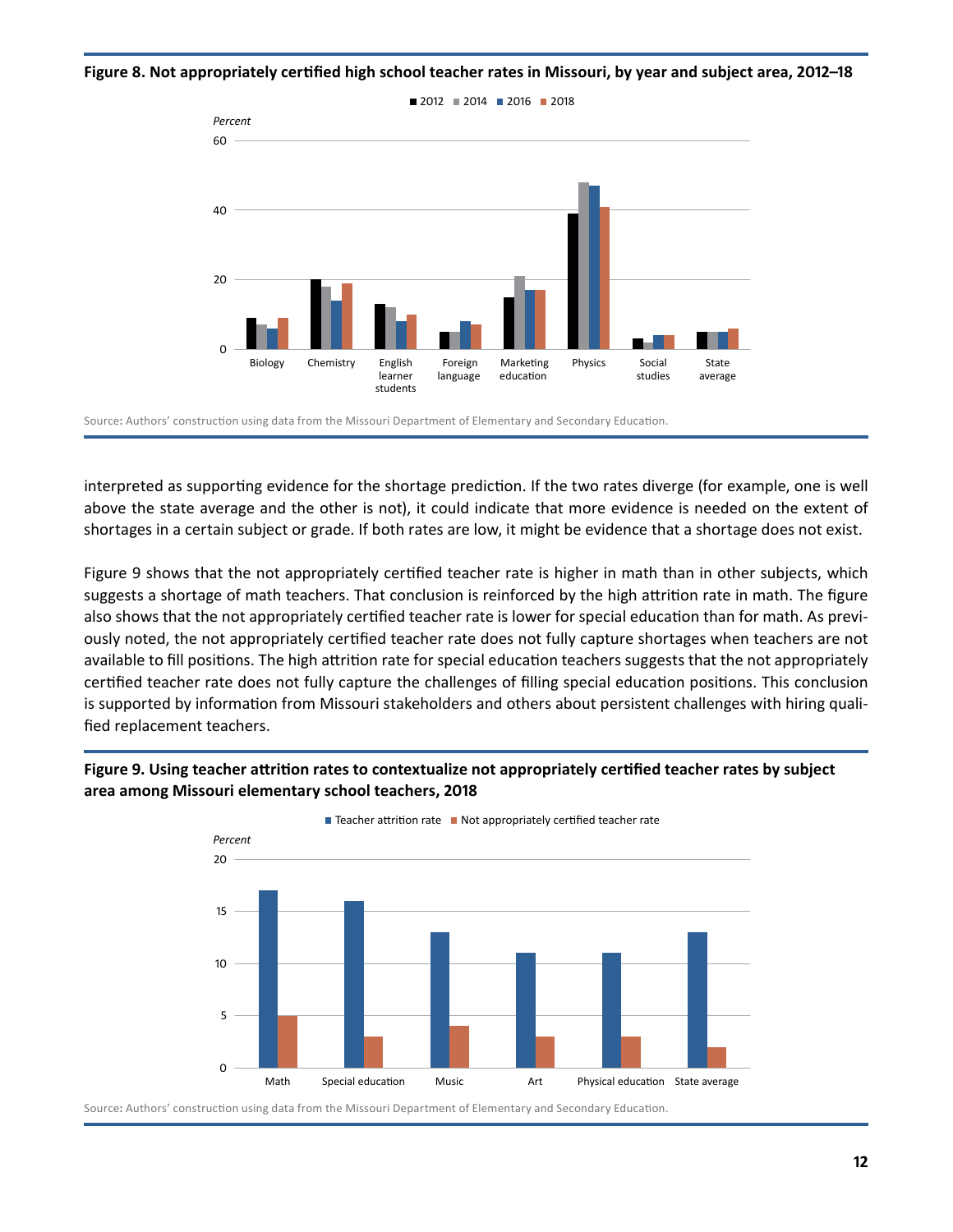### <span id="page-16-0"></span>**Predicted outputs**

 The intermediate statistics are used to produce the model outputs: the predicted numbers of employed teachers, teacher leavers, new hires, and not appropriately certified teachers in future years. To predict the number of employed teachers, the teacher–student ratios for each region, grade level, and subject area are multiplied by predicted student enrollment for the same region, grade level, and subject area. The number of years for which predictions are made must balance the needs of decisionmakers with the fact that the accuracy of predictions declines over time. The Key considerations section later in this resource provides guidance on choosing the time horizon for predictions.

 Figure 10 provides an example, showing historical and predicted numbers of employed middle school teachers in selected subject areas in the Kansas City region. Different subject areas had similar growth trends, and low growth is predicted to continue .

A similar method is used to predict the numbers of teacher leavers and not appropriately certified teachers. These predictions are calculated by multiplying the predicted number of teachers by intermediate statistics: teacher attrition rates and not appropriately certified teacher rates. This calculation is performed for each combination of region, grade level, and subject area.

 Figure 11 provides an example of historical and intermediate statistics for not appropriately certified high school teachers in selected Missouri regions. The regions were selected to show the variability in rates by region, in both magnitude and change over time. The section below on validating intermediate statistics describes how the calculation method for these intermediate statistics is selected.

The validation process is intended to select the intermediate statistic calculation method. As in the example in figure 11, the intermediate statistics (teacher–student ratio, teacher attrition rate, and not appropriately certified teacher rate) are constant throughout the four years of the predictions. This does not mean that the future values of intermediate statistics are expected to be constant, only that constant prediction is the most likely result for a given year. It also does not mean that all predicted outputs are constant. Because predicted student enrollment counts can change over time, the model output predictions can also change, as in the example in figure 12.





 Source**:** Authors' construction using data from the Missouri Department of Elementary and Secondary Education .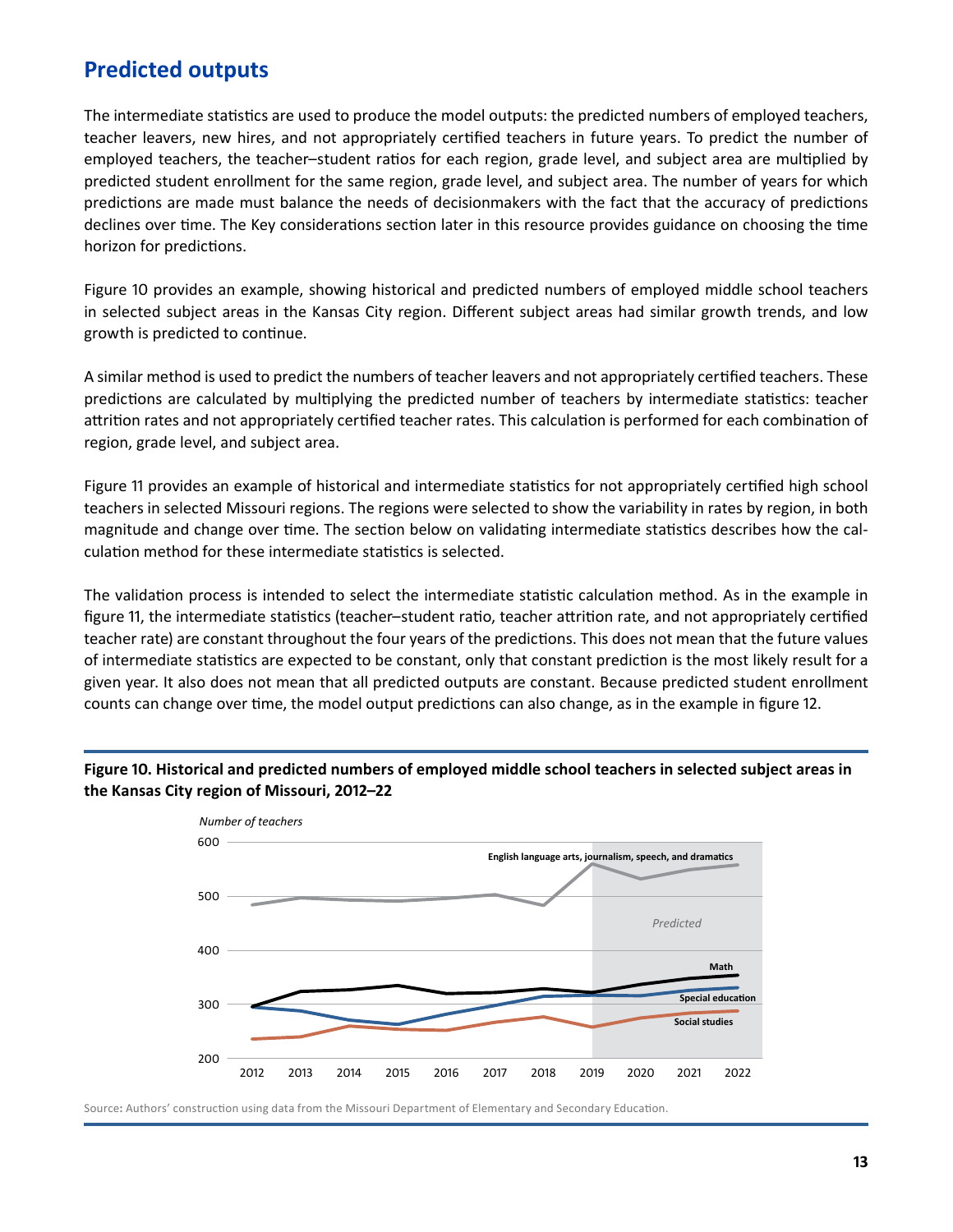#### <span id="page-17-0"></span>**Figure 11. Historical and predicted rates of not appropriately certified high school teachers in selected Missouri regions, 2012–22**



In the Missouri model not appropriately certified rates were used as an indicator of teacher shortages.<sup>2</sup> The data show differences in historical and predicted rates by region. For example, teacher shortages are and will continue to be most severe in St. Louis City Schools. The variation across regions suggest that different policies or practices might be considered to address teacher shortages in different regions .

The model predicts new teacher hires by using other predictions from the model. Specifically, the number of new teacher hires (NT<sub>1</sub>) is the predicted number of employed teachers for a given year (T<sub>1</sub>) minus the predicted number of teachers retained from the prior year. The number of teachers retained from the prior year can be calculated by subtracting the number of teacher leavers ( $L_0$ ) from the number of employed teachers in the prior year ( $T_0$ ):

$$
NT_1 = T_1 - (T_0 - L_0)
$$

 This method was used to predict the number of new teacher hires needed in Missouri from 2019 through 2022 for each combination of region, grade level, and subject area. Figure 12 provides an example, showing historical and predicted new teacher hires by grade level in Missouri. The number of new teacher hires is predicted to decrease among middle school teachers, reflecting the decline in elementary enrollment from 2016 to 2019 .

<sup>2.</sup> As noted earlier, this indicator may underestimate teacher shortages. Because the model's shortage indictor is based on positions filled with not appropriately certified teachers, they do not include positions for which no teachers are available to teach, regardless of qualifications .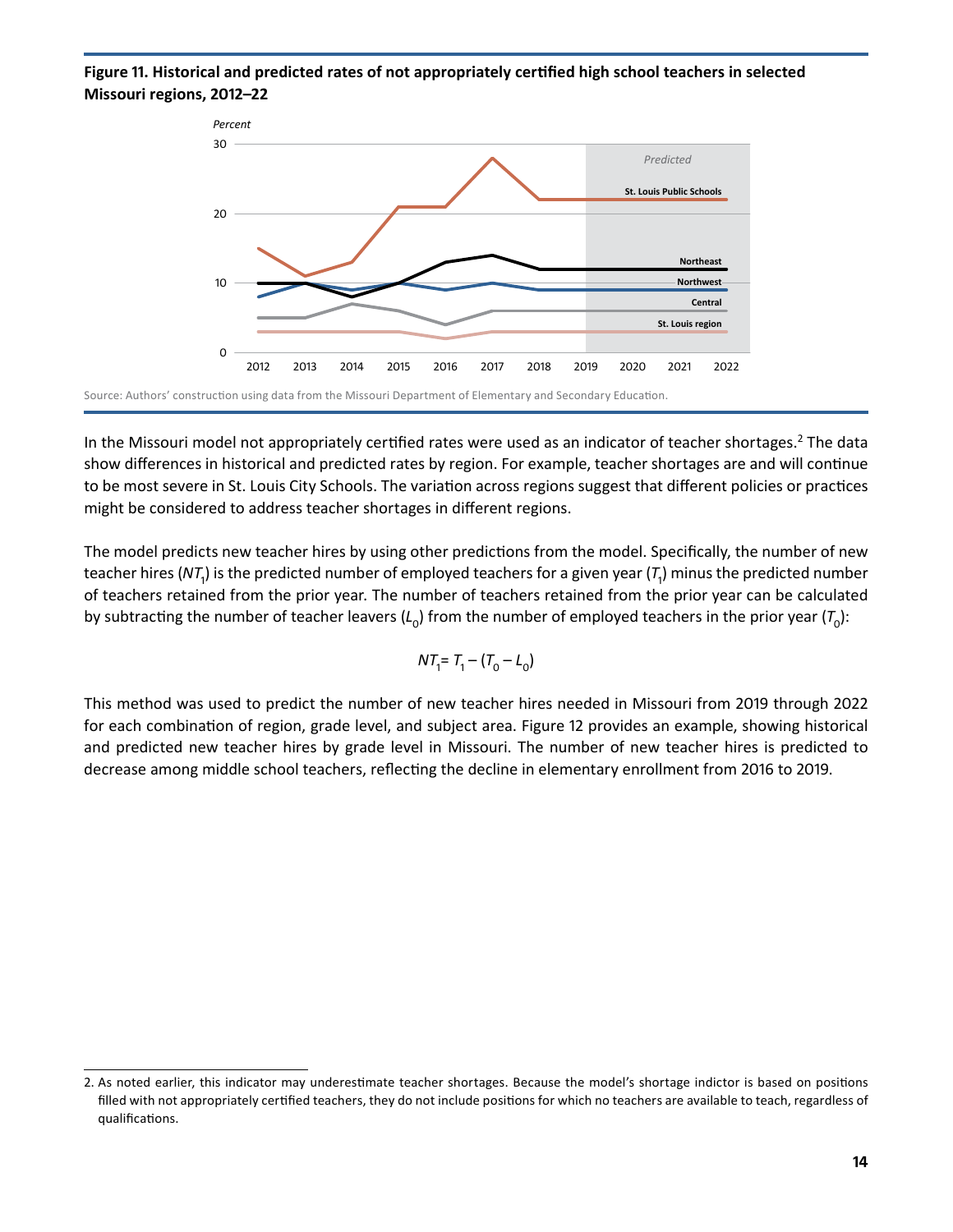<span id="page-18-0"></span>**Figure 12. Historical and predicted numbers of new teacher hires by grade level in Missouri, 2013–22**



## **Validating intermediate statistics**

 Because intermediate statistics are central to the teacher predictor model's predictions, it is important to select the most valid method to calculate the four intermediate statistics (student enrollment progress rate, teacher– student ratio, teacher attrition rate, and not appropriately certified teacher rate). The validation process involves using several methods to make predictions for each intermediate statistic based on early years in the observed data and then comparing the predictions with observed data in subsequent years. The method that most accu- rately describes actual trends is assumed to make the most accurate future predictions .

 The Missouri Department of Elementary and Secondary Education considered four methods that are commonly used in teacher predictor models (Armstrong et al., 2011: Barro, 1992; Lindsay et al., 2009):

- The most recent year of observed data (most recent year) .
- The average over the most recent two-year period (two-year average) .
- The average over the most recent four-year period (four-year average).
- A straight-line trend that uses ordinary least squares regression and four years of observed data to make a one-year projection (straight-line trend).

 In the Missouri model the predictions were made using data for 2012 through 2016 and compared with observed data for 2017 and 2018.

 Each of the three steps of the validation process is presented below, along with an example from the Missouri model.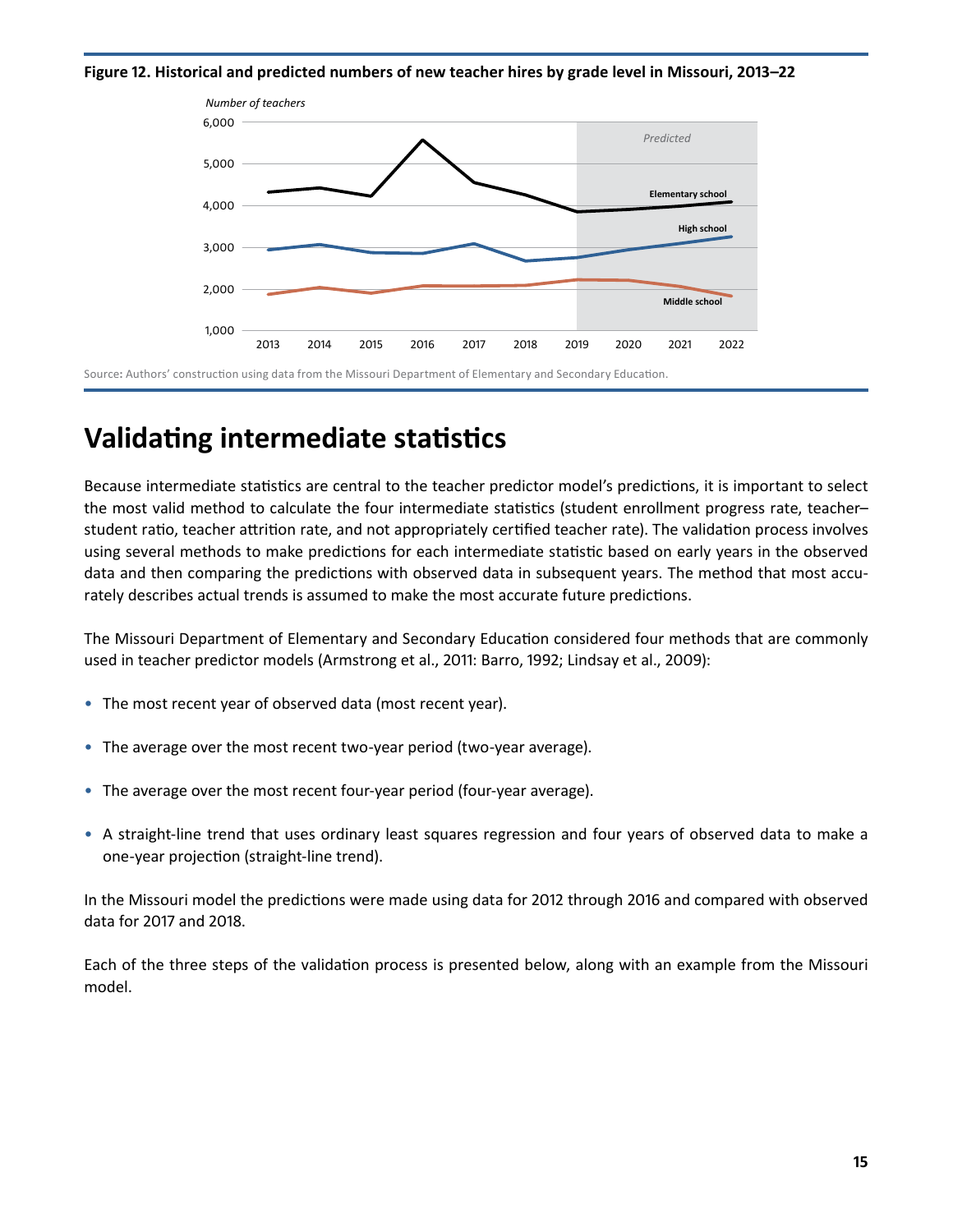### <span id="page-19-0"></span>**Step 1: Making predictions using all four methods**

Predictions were made using all four methods for each intermediate statistic. Table 2 provides an example, showing predicted teacher attrition rates in Missouri for 2017 and 2018 that were calculated using the four methods.

| <b>Predication method</b> | <b>Attrition rate</b> |
|---------------------------|-----------------------|
| Most recent year          | 0.150                 |
| Four-year average         | 0.149                 |
| Two-year average          | 0.147                 |
| Straight-line trend       | 0.146                 |

#### **Table 2. Predicted teacher attrition rates in Missouri, calculated using different methods**

 Source: Authors' construction using data from the Missouri Department of Elementary and Secondary Education .

### **Step 2: Comparing the predictions with actual data**

The predictions from step 1 are then compared with actual data in order to identify the most valid method. Two metrics for comparison are used: the average percentage error and the mean absolute percentage error (Levin et al., 2015; Minnesota Department of Education, 2015). These metrics are calculated at the state and region levels for each intermediate statistic.

 For each prediction (for example, each grade level for student enrollment predictions and each subject area for teacher predictions), the first step is to calculate the difference between predicted and actual rates. These differences are calculated within each grade level for each region. In the Missouri model the predictions in table 2 were subtracted from actual data for 2017 and 2018 to produce the differences in table 3. These differences are used to calculate the average percentage error. The mean absolute percentage error uses the absolute values of these differences.

|                           |                           |                          | 2017              |                                                | 2018                     |                   |                                               |  |
|---------------------------|---------------------------|--------------------------|-------------------|------------------------------------------------|--------------------------|-------------------|-----------------------------------------------|--|
| <b>Predication method</b> | <b>Predicted</b><br>value | <b>Observed</b><br>value | <b>Difference</b> | <b>Absolute</b><br>value of the<br>difference. | <b>Observed</b><br>value | <b>Difference</b> | <b>Absolute</b><br>value of the<br>difference |  |
| Most recent year          | 0.150                     | 0.145                    | $-0.005$          | 0.005                                          | 0.148                    | $-0.002$          | 0.002                                         |  |
| Four-year average         | 0.149                     | 0.145                    | $-0.004$          | 0.004                                          | 0.148                    | $-0.001$          | 0.001                                         |  |
| Two-year average          | 0.147                     | 0.145                    | $-0.002$          | 0.002                                          | 0.148                    | 0.001             | 0.001                                         |  |
| Straight-line trend       | 0.146                     | 0.145                    | $-0.001$          | 0.001                                          | 0.148                    | 0.002             | 0.002                                         |  |

**Table 3. Examples of differences between predicted and observed attrition rates for high school math teachers in the Central region of Missouri** 

 Source: Authors' construction using data from the Missouri Department of Elementary and Secondary Education .

The average percentage error is used to determine whether predictions are biased in a certain direction. Average percentage error values can be positive or negative. To calculate the average percentage error, the positive and negative differences are summed across all the subject areas and regions and then divided by the sum of the observed values for the intermediate statistics to create a percentage difference. When summed, positive and negative differences can cancel each other out, but consistent differences in a positive or negative direction will become apparent.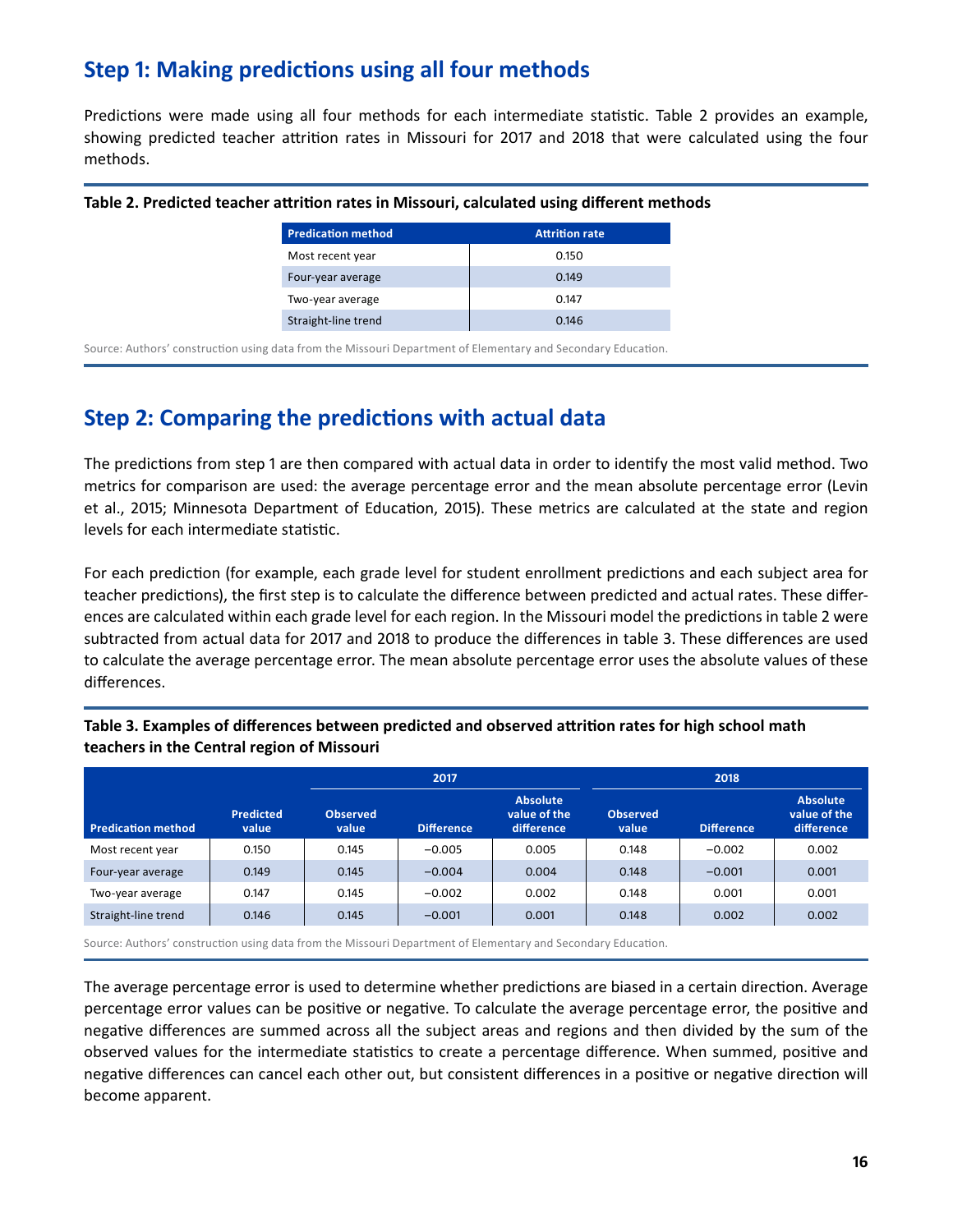<span id="page-20-0"></span>The mean absolute percentage error is used to describe the size of the errors in the predictions. The process for calculating the mean absolute percentage error is similar to the process for calculating the average percentage error, except that the absolute values of the differences between predicted and actual values are summed across all the subject areas and regions and then divided by the sum of the observed values. The absolute values of the differences do not cancel each other out, creating a measure of the total size of the errors in the predictions. Thus, mean absolute percentage error values are always positive. For both the average percentage error and the mean absolute percentage error, the smaller the value, the more accurate the prediction .

 In the Missouri model the average percentage error and the mean absolute percentage error were calculated separately for each grade level. They were also calculated for the state as a whole and for each region. Thus, both errors were calculated for each of the four methods (most recent year, four-year average, two-year average, and straight-line trend) at six grade-level (elementary school, middle school, and high school) and geographic (statewide and region) combinations (table 4).

### **Table 4. Mean absolute percentage errors and average percentage errors used to validate methods for calculating teacher attrition rates in Missouri**

|                                       |                                         | <b>Elementary school</b> | <b>Middle school</b>                    |                        |                                         | <b>High school</b>     |
|---------------------------------------|-----------------------------------------|--------------------------|-----------------------------------------|------------------------|-----------------------------------------|------------------------|
| Validity metric and prediction method | <b>Statewide</b><br>total<br>difference | Regional<br>difference   | <b>Statewide</b><br>total<br>difference | Regional<br>difference | <b>Statewide</b><br>total<br>difference | Regional<br>difference |
| Average percentage error              |                                         |                          |                                         |                        |                                         |                        |
| Most recent year                      | $-0.15$                                 | $-0.22$                  | 0.28                                    | 0.01                   | $-0.07$                                 | $-0.16$                |
| Four-year average                     | $-0.10$                                 | $-0.11$                  | $-0.03$                                 | 0.00                   | $-0.04$                                 | $-0.14$                |
| Two-year average                      | $-0.21$                                 | $-0.19$                  | $-0.01$                                 | $-0.02$                | $-0.02$                                 | $-0.15$                |
| Straight-line trend                   | $-0.34$                                 | $-0.35$                  | $-0.04$                                 | $-0.04$                | $-0.01$                                 | $-0.13$                |
| Mean absolute percentage error        |                                         |                          |                                         |                        |                                         |                        |
| Most recent year                      | 0.50                                    | 0.67                     | 0.45                                    | 0.50                   | 0.16                                    | 0.51                   |
| Four-year average                     | 0.12                                    | 0.40                     | 0.08                                    | 0.28                   | 0.13                                    | 0.34                   |
| Two-year average                      | 0.25                                    | 0.48                     | 0.07                                    | 0.27                   | 0.14                                    | 0.39                   |
| Straight-line trend                   | 0.43                                    | 0.66                     | 0.12                                    | 0.43                   | 0.15                                    | 0.68                   |

 Source: Authors' construction using data from the Missouri Department of Elementary and Secondary Education .

### **Step 3: Identifying the most valid method for calculating each intermediate statistic**

 There are different processes for using the average percentage error and mean absolute percentage error to identify the most valid method for calculating each intermediate statistic. Missouri chose a scorecard approach to balance the importance of state and regional projections and to use multiple measures (Armstrong et al., 2011) The scorecard ranks the accuracy of each method on a scale from 1 (most accurate) to 4 (least accurate) for each grade level at the state and regional levels. In the Missouri model, for the elementary statewide total difference, the average percentage error and mean absolute percentage error for the four-year average method both rank as 1 (table 5).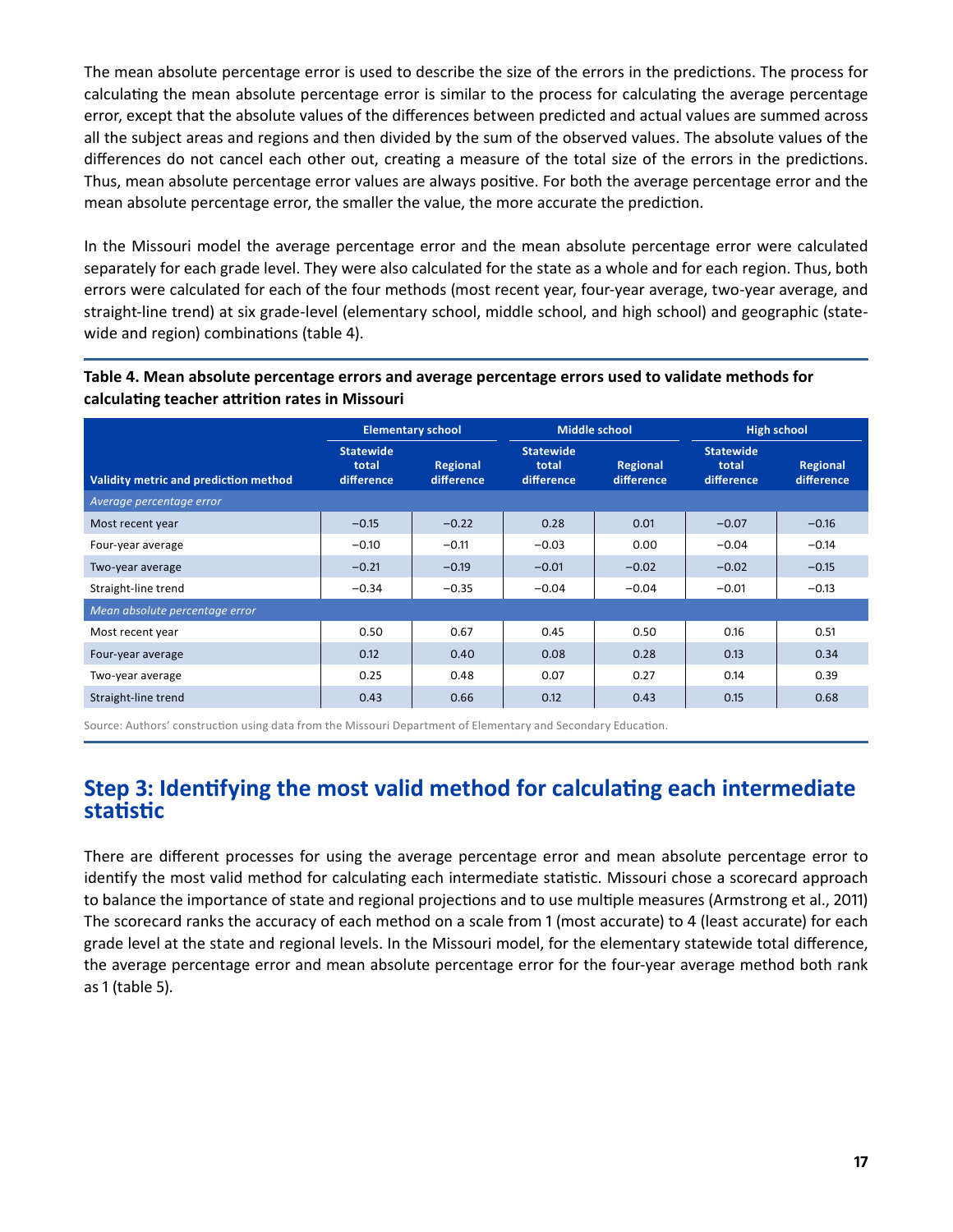<span id="page-21-0"></span>**Table 5. Mean absolute percentage error ranks and average percentage error ranks used to validate methods for calculating teacher attrition rates in Missouri** 

|                                | <b>Elementary school</b>             |                   |                        | <b>Middle school</b> |                                       |                   |                         | <b>High school</b> |                                      |                   |                               |                   |
|--------------------------------|--------------------------------------|-------------------|------------------------|----------------------|---------------------------------------|-------------------|-------------------------|--------------------|--------------------------------------|-------------------|-------------------------------|-------------------|
| <b>Validity metric and</b>     | <b>Statewide total</b><br>difference |                   | Regional<br>difference |                      | <b>Statewide total</b><br>difference, |                   | Regional<br>difference. |                    | <b>Statewide total</b><br>difference |                   | <b>Regional</b><br>difference |                   |
| prediction method              | Value                                | Rank <sup>a</sup> | Value                  | Rank <sup>a</sup>    | Value                                 | Rank <sup>a</sup> | Value                   | Rank <sup>a</sup>  | Value                                | Rank <sup>a</sup> | Value                         | Rank <sup>a</sup> |
| Mean absolute percentage error |                                      |                   |                        |                      |                                       |                   |                         |                    |                                      |                   |                               |                   |
| Most recent year               | $-0.15$                              | $\overline{2}$    | $-0.22$                | $\overline{3}$       | 0.28                                  | $\overline{4}$    | 0.01                    | $\overline{2}$     | $-0.07$                              | $\overline{4}$    | $-0.16$                       | $\overline{4}$    |
| Four-year average              | $-0.10$                              | $\mathbf{1}$      | $-0.11$                | 1                    | $-0.03$                               | $\overline{2}$    | 0.00                    | 1                  | $-0.04$                              | 3                 | $-0.14$                       | 2                 |
| Two-year average               | $-0.21$                              | $\overline{3}$    | $-0.19$                | $\overline{2}$       | $-0.01$                               | $\mathbf{1}$      | $-0.02$                 | $\overline{3}$     | $-0.02$                              | $\overline{2}$    | $-0.15$                       | 3                 |
| Straight-line trend            | $-0.34$                              | 4                 | $-0.35$                | 4                    | $-0.04$                               | 3                 | $-0.04$                 | 4                  | $-0.01$                              | 1                 | $-0.13$                       |                   |
| Average percentage error       |                                      |                   |                        |                      |                                       |                   |                         |                    |                                      |                   |                               |                   |
| Most recent year               | 0.50                                 | 4                 | 0.67                   | 4                    | 0.45                                  | $\overline{4}$    | 0.50                    | 4                  | 0.16                                 | $\overline{4}$    | 0.51                          | 3                 |
| Four-year average              | 0.12                                 | $\mathbf{1}$      | 0.40                   | $\mathbf{1}$         | 0.08                                  | $\overline{2}$    | 0.28                    | $\overline{2}$     | 0.13                                 | $\mathbf{1}$      | 0.34                          | $\mathbf{1}$      |
| Two-year average               | 0.25                                 | $\overline{2}$    | 0.48                   | $\overline{2}$       | 0.07                                  | 1                 | 0.27                    | $\mathbf{1}$       | 0.14                                 | $\overline{2}$    | 0.39                          | 2                 |
| Straight-line trend            | 0.43                                 | 3                 | 0.66                   | 3                    | 0.12                                  | 3                 | 0.43                    | 3                  | 0.15                                 | 3                 | 0.68                          | 4                 |

a. On a scale from 1, most accurate, to 4, least accurate.

Source: Authors' construction using data from the Missouri Department of Elementary and Secondary Education.

Next, the 12 ranks for each method are summed, resulting in a final score for each method. The method with the lowest score is the most valid. Because the final score is simply a sum of the six ranks, this approach equally weights the different predictions (state, regional, and grade levels). For example, the four-year average method sums to a final score of 18. The final score for the four-year average method was the lowest of the four methods, so it was determined to be the most valid.<sup>3</sup>

<sup>3.</sup> Because the scoring process sums only ranks, information about the relative size of errors is lost. This approach may mask the mag- nitude of the differences between predicted and actual values (for example, a small mean absolute percentage error and a very large mean absolute percentage error might get the same score). Another option is to sum the average percentage errors and mean absolute percentage errors across the grade-level and geographic area combinations. This gives greater weight to large errors and could result in large errors in a small number of predictions driving the selection of the method. In addition, summing average percentage errors minimizes errors when two predictions have errors in different directions .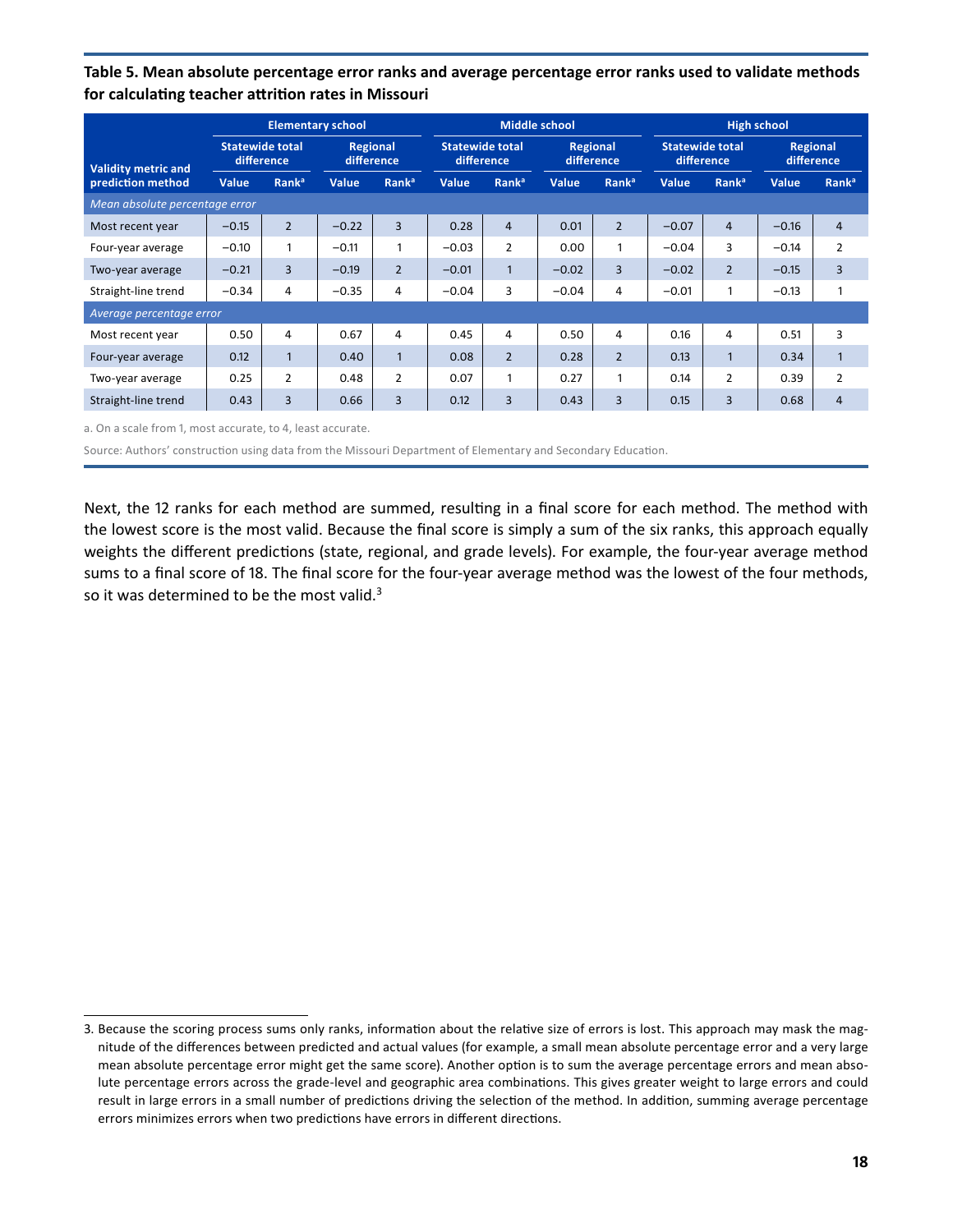<span id="page-22-0"></span>**Table 6. Scoring mean absolute percentage error ranks and average percentage error ranks for each method of calculating teacher attrition rates in Missouri** 

|                                                 |                                         | <b>Elementary school</b>      |                                         | <b>Middle school</b>   | <b>High school</b>                      |                        |                    |
|-------------------------------------------------|-----------------------------------------|-------------------------------|-----------------------------------------|------------------------|-----------------------------------------|------------------------|--------------------|
| <b>Validity metric and</b><br>prediction method | <b>Statewide</b><br>total<br>difference | <b>Regional</b><br>difference | <b>Statewide</b><br>total<br>difference | Regional<br>difference | <b>Statewide</b><br>total<br>difference | Regional<br>difference | <b>Final score</b> |
| Mean absolute percentage error                  |                                         |                               |                                         |                        |                                         |                        |                    |
| Most recent year                                | $\overline{2}$                          | $\overline{3}$                | $\overline{4}$                          | $\overline{2}$         | $\overline{4}$                          | $\overline{4}$         |                    |
| Four-year average                               | $\mathbf{1}$                            | 1                             | $\overline{2}$                          | 1                      | 3                                       | $\overline{2}$         |                    |
| Two-year average                                | 3                                       | $\overline{2}$                | $\mathbf{1}$                            | 3                      | $\overline{2}$                          | 3                      |                    |
| Straight-line trend                             | 4                                       | $\overline{4}$                | 3                                       | 4                      | 1                                       | $\mathbf{1}$           |                    |
| Average percentage error                        |                                         |                               |                                         |                        |                                         |                        |                    |
| Most recent year                                | $\overline{4}$                          | $\overline{4}$                | $\overline{4}$                          | 4                      | 4                                       | 3                      |                    |
| Four-year average                               | $\mathbf{1}$                            | $\mathbf{1}$                  | $\overline{2}$                          | $\overline{2}$         | 1                                       | $\mathbf{1}$           |                    |
| Two-year average                                | $\overline{2}$                          | $\overline{2}$                | 1                                       | 1                      | $\overline{2}$                          | $\overline{2}$         |                    |
| Straight-line trend                             | $\overline{3}$                          | $\overline{3}$                | 3                                       | 3                      | $\overline{3}$                          | $\overline{4}$         |                    |
| <b>Scoring</b>                                  |                                         |                               |                                         |                        |                                         |                        |                    |
| Most recent year                                | 6                                       | $\overline{7}$                | 8                                       | 6                      | 8                                       | $\overline{7}$         | 42                 |
| Four-year average                               | $\overline{2}$                          | $\overline{2}$                | 4                                       | 3                      | 4                                       | 3                      | 18                 |
| Two-year average                                | 5                                       | $\overline{4}$                | $\overline{2}$                          | $\overline{4}$         | $\overline{4}$                          | 5                      | 24                 |
| Straight-line trend                             | $\overline{7}$                          | 7                             | 6                                       | 7                      | 4                                       | 5                      | 36                 |

 Source: Authors' construction using data from the Missouri Department of Elementary and Secondary Education .

 Table 7 shows the method identified as the most valid for each intermediate statistic in Missouri's teacher predictor model. Users can apply a similar process to validate the calculation methods in their own model. They may find that their results differ from those for Missouri.

**Table 7. Calculation methods identified as the most valid for each intermediate statistic in Missouri's teacher predictor model** 

| Intermediate statistic                   | <b>Most valid method</b> |
|------------------------------------------|--------------------------|
| Student enrollment progression rates     |                          |
| Grade progression (K-grade 11)           | Most recent year         |
| Kindergarten enrollment                  | Two-year average         |
| Prekindergarten enrollment               | Straight-line trend      |
| Teacher-student ratio                    | Four-year average        |
| Teacher attrition rate                   | Most recent year         |
| Not appropriately certified teacher rate | Four-year average        |

 Source: Authors' analysis using data from the Missouri Department of Elementary and Secondary Education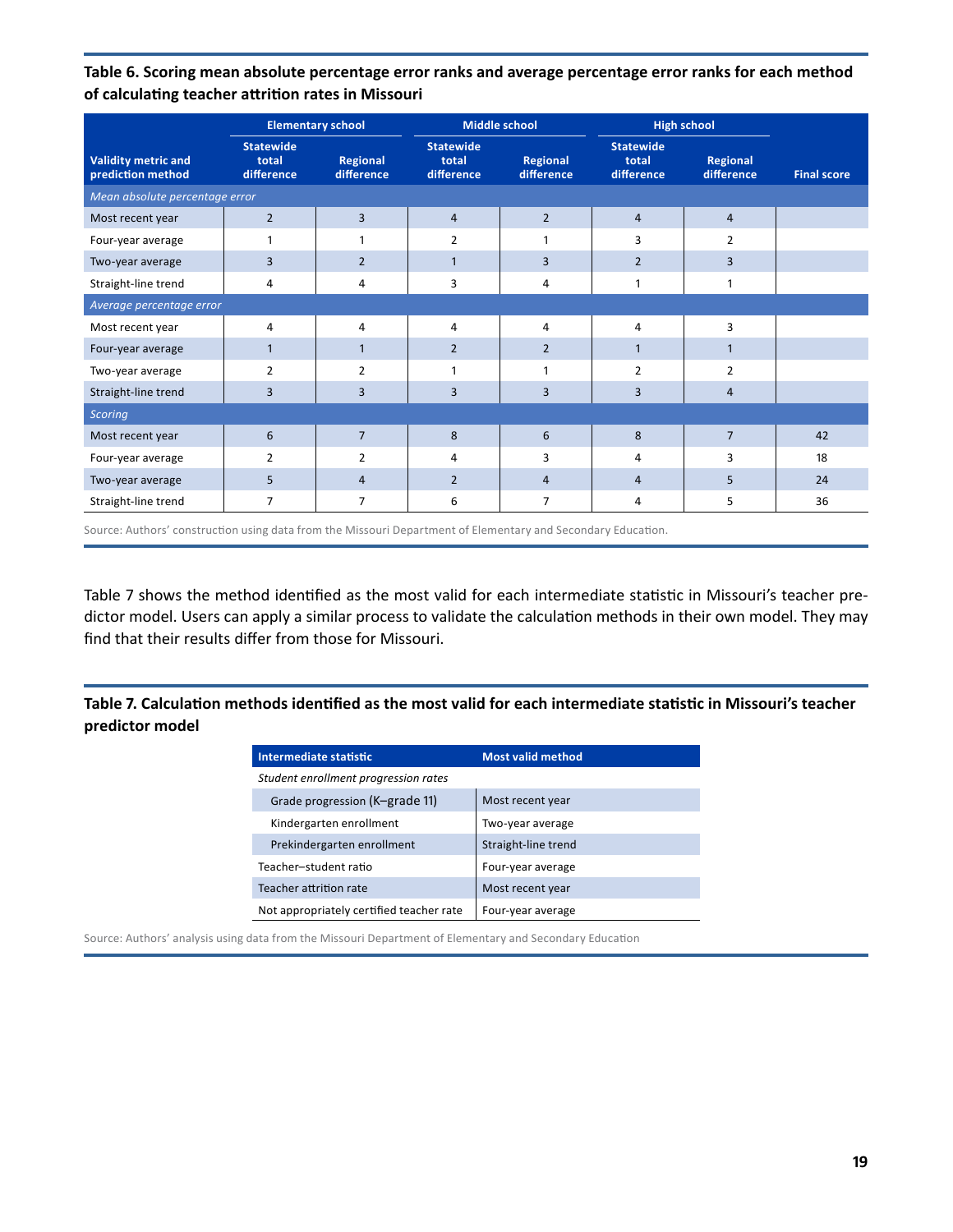# <span id="page-23-0"></span>**Key considerations when developing a teacher predictor model**

This section describes four topics that must be considered when developing a teacher predictor model. For each decision the benefits and drawbacks of different options are discussed, and the choices the Missouri Department of Elementary and Secondary Education made when developing its model are presented.

## **Selecting the number of years to include in predictions**

 The number of years for which predictions are made must balance the needs of decisionmakers with the fact that the accuracy of predictions declines the farther they are in the future (Levin et al., 2015). Review of validation data (described in more detail below) indicates that mean absolute percentage errors increase by about 1 percentage point each year.

 In the Missouri model the number of employed teachers was predicted for four years, a period that the Missouri Department of Elementary and Secondary Education felt was appropriate and that reflected the longest time frame for a decision based on these data. The department felt that four years is about the time it would take for an undergraduate student to select an education-related major in an identified area of need or for a person with a bachelor's degree to select a teacher preparation program.

## **Accounting for teachers with multiple assignments**

 Some teachers have multiple teaching assignments, resulting in multiple records for those teachers in state administrative data systems. Each record typically describes one assignment and its associated subject area and grade level as well as the amount of time associated with the assignment (full-time equivalent). How to account for this data structure is a key decision point in designing and implementing a teacher predictor model. There are two primary options: include each individual teaching assignment in the analysis, using the full-time equivalent to account for the portion of a teacher's time that each assignment takes up, or count each individual teacher only once in the analysis, using information about his or her primary teaching assignment. Each option has benefits and drawbacks.

 Although the full-time equivalent is a relevant unit in the K–12 school system, particularly for budgeting purposes, individual teachers are a more relevant unit of analysis for a teacher predictor model. The information from the model can aid potential teachers in making choices about topics to study, teacher preparation programs in developing programming for potential new teachers, and districts in recruiting and retaining teachers. Individual teachers are the common unit for these audiences. But full-time equivalents might be more precise when many teachers have multiple teaching assignments. The Missouri Department of Elementary and Secondary Education felt that the benefit of this additional precision did not outweigh the need for results that were useful to multiple audiences .

 In some state administrative data systems, all required data may not be available in the full-time equivalent metric. For example, in a Massachusetts study, data on new and retained teachers were available only as counts of teachers, not full-time equivalents (Levin et al., 2015). As a result, the researchers had to use the counts to estimate the full-time equivalents for the new teachers and retained teachers. Several previous studies have based analyses on counts of teachers instead of full-time equivalents, likely because counts provide more interpretable findings (for example, Berg-Jacobson & Levin, 2015) .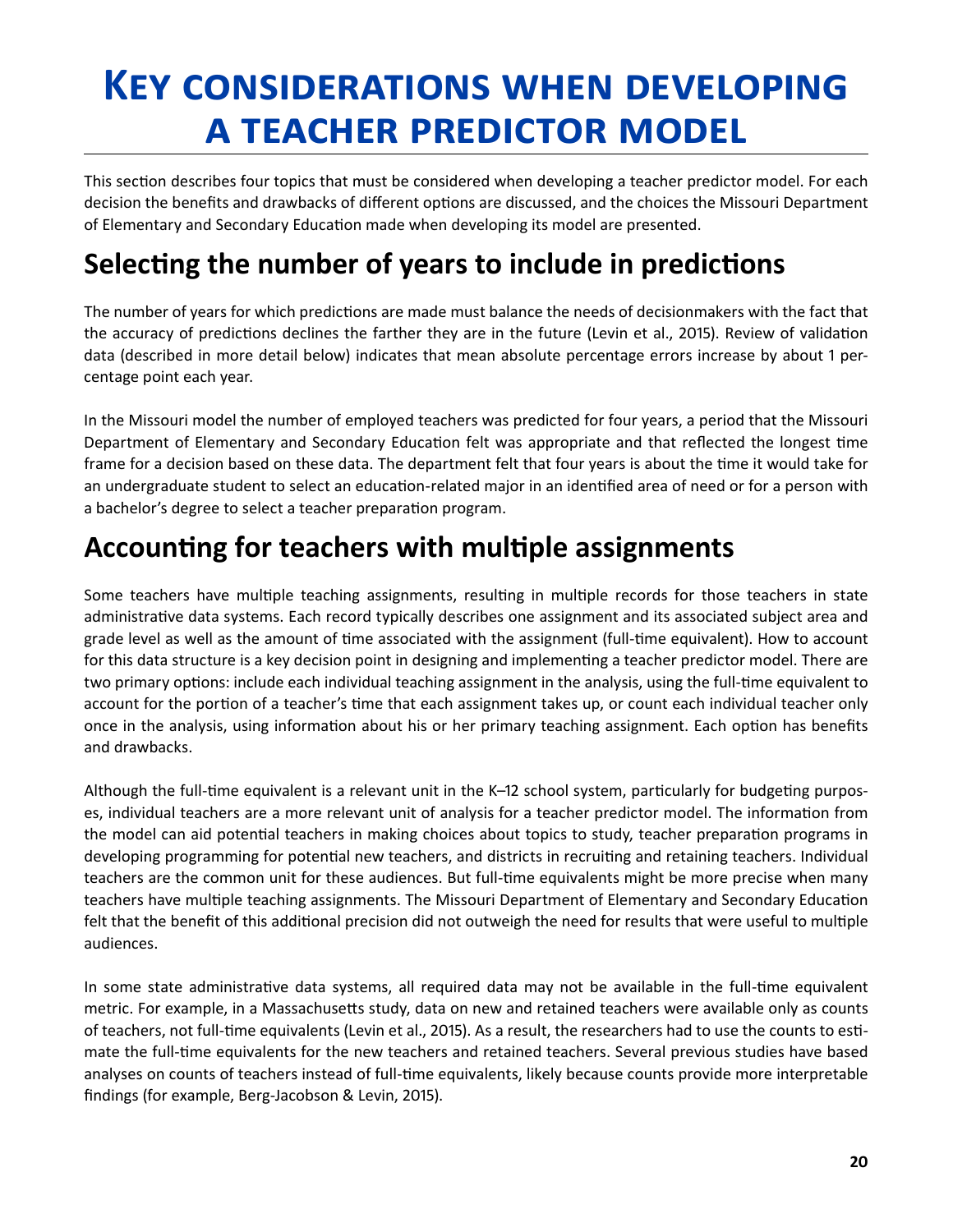<span id="page-24-0"></span> For an analysis based on counts of individual teachers, a teacher predictor model requires that there be only one record for each teacher, with a unique identifier and information about the teacher's primary district, grade level, and subject area. To guide the process of converting teacher records from multiple records per teacher to one record per teacher, users should develop rules for determining a teacher's primary assignment. These rules should reflect available data and common practices for imputing information that describes teaching assignments. For example, if a state administrative data system includes only the number of subject-area and grade-level assign- ments (not full-time equivalents) for each teacher, the rules could determine a teacher's primary assignment based on the number of assignments. Or if a state administrative data system includes full-time equivalent data, but the full-time equivalents for traditional elementary school teachers are distributed equally among math, English language arts, science, and fine arts, the rules could determine that the primary assignment for all teachers in elementary schools with equal full-time equivalents across these subject areas is elementary education.

 In the Missouri model primary teaching assignments were determined based on the districts, grade levels, and subject areas in which teachers were assigned the majority of their time. The Missouri Department of Elementary and Secondary Education's goal was to use the available information to accurately describe teachers' assignments without undercounting shortage areas. A standard procedure was developed to address each case in which teachers spent equal amounts of time in grade levels or subject areas. For example, the primary assignment for a teacher with equal proportions of time allocated across different subject areas was the subject area for which the teacher was not appropriately certified. If the teacher was appropriately certified to teach both subject areas, the teacher's primary assignment was the subject with more historical evidence of a shortage. This procedure was intended to provide a complete picture of teachers working in subject areas facing shortages in terms of both appropriately and not appropriately certified teachers. This procedure might underestimate or overestimate the number of appropriately certified teachers in particular grade levels or subject areas .

### **Determining the number of years of historical data to include**

A teacher predictor model allows users to determine the number of years of historical data to include. Previous research using similar models varies in the number of years of data included (Berg-Jacobsen & Levin, 2015; Levin et al., 2015). Building a model requires at least three years of data, and validating a model requires at least five years of data. The validation process involves making predictions based on earlier years within the available data and then comparing those predictions with actual data in subsequent years.

When determining the number of years to include, users should consider two key issues. First, users should ensure that data are reliable and valid—that is, that data are recorded in a consistent manner for all years that are included in the model. Second, users should ensure that data from time periods with substantial differences in economic or policy conditions are carefully evaluated, as the model assumes that historical conditions will continue into the future. During periods of substantial economic change, model parameters should be reviewed and updated as needed. In the Missouri model, the Department of Elementary and Secondary Education chose to use data from the eight most recent academic years, reflecting all available data since changes affecting data reliability had been made to the state data system.

## **Determining which subgroups of teachers to examine**

 A teacher predictor model may be used to make predictions for a variety of teacher subgroups, defined by variables such as subject area, grade level, geographic region, race/ethnicity, and age. For example, a model may predict a future shortage of high school special education teachers in the southeast region of a state.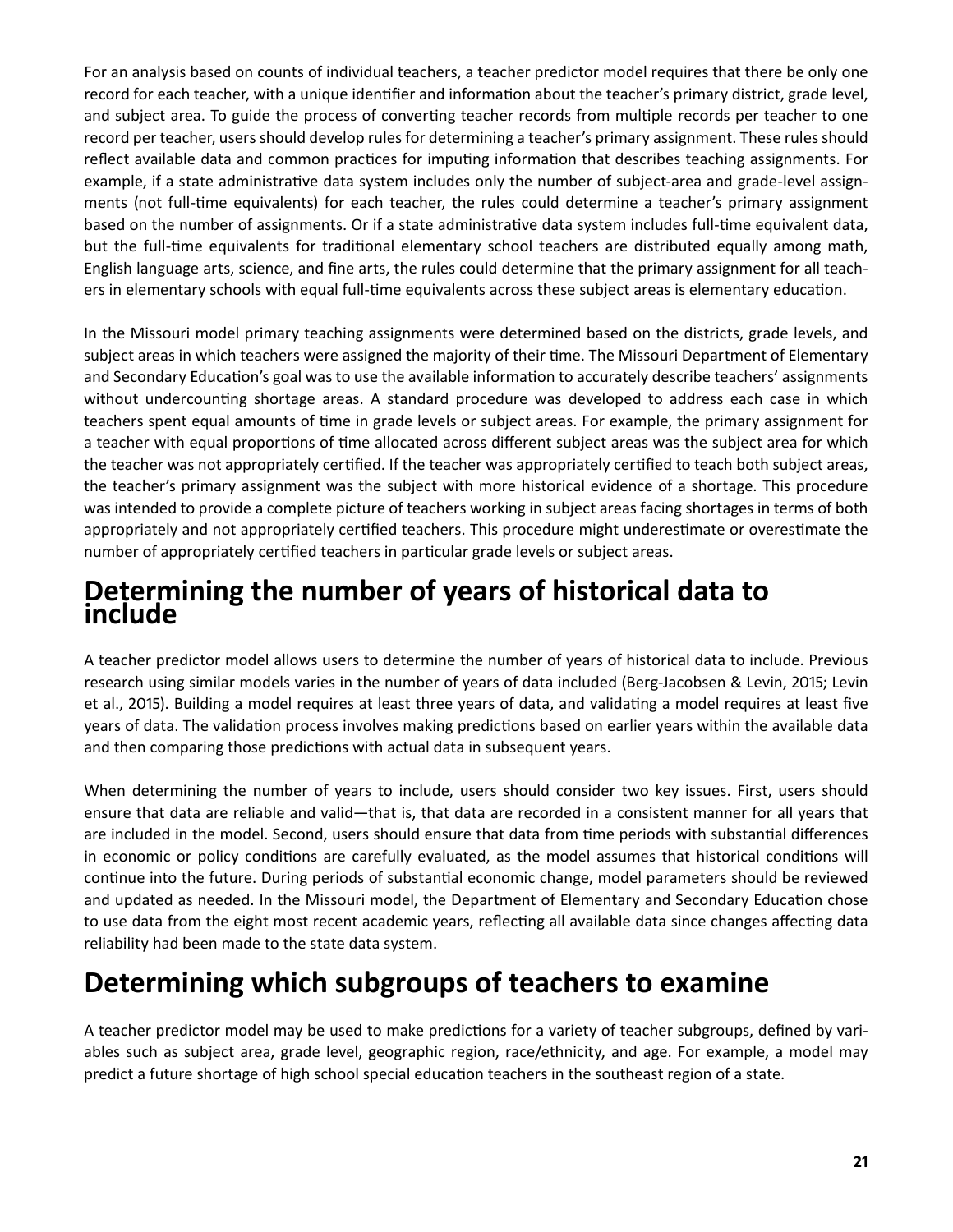In the Missouri model predictions describe the number of employed teachers, teacher leavers, new hires, and not appropriately certified teachers in all of the following:

- 21 subject areas, as well as totals of all subject areas.
- 3 grade levels (elementary school, middle school, and high school) .
- 11 regions of Missouri as well as the state as a whole.

 As in any statistical model, the number of subgroup variables that can be considered simultaneously depends to some degree on the total number of cases in the data being analyzed. Increasing the number of variables that are examined simultaneously reduces the precision of the model. For that reason, users should consider including variables that define the teacher subgroups that are most important to their local contexts and that are based on how they anticipate the model results will be used.

The variables that are most important to include will likely vary across local contexts. For example, in a study in Massachusetts, projections related to teacher race/ethnicity, teacher age, and the rurality of the schools in which teachers taught were the primary interests (Levin et al., 2015). In the Missouri model the Department of Ele- mentary and Secondary Education examined multiple subject-area assignments in science, resulting in relatively small cell sizes. The department identified physics, chemistry, earth science, and biology because those subjects reflected different coursework during preparation. The department focused on grade levels, subject areas, and regions in order to inform potential teachers of future opportunities and to advise teacher preparation programs of possible areas of focus.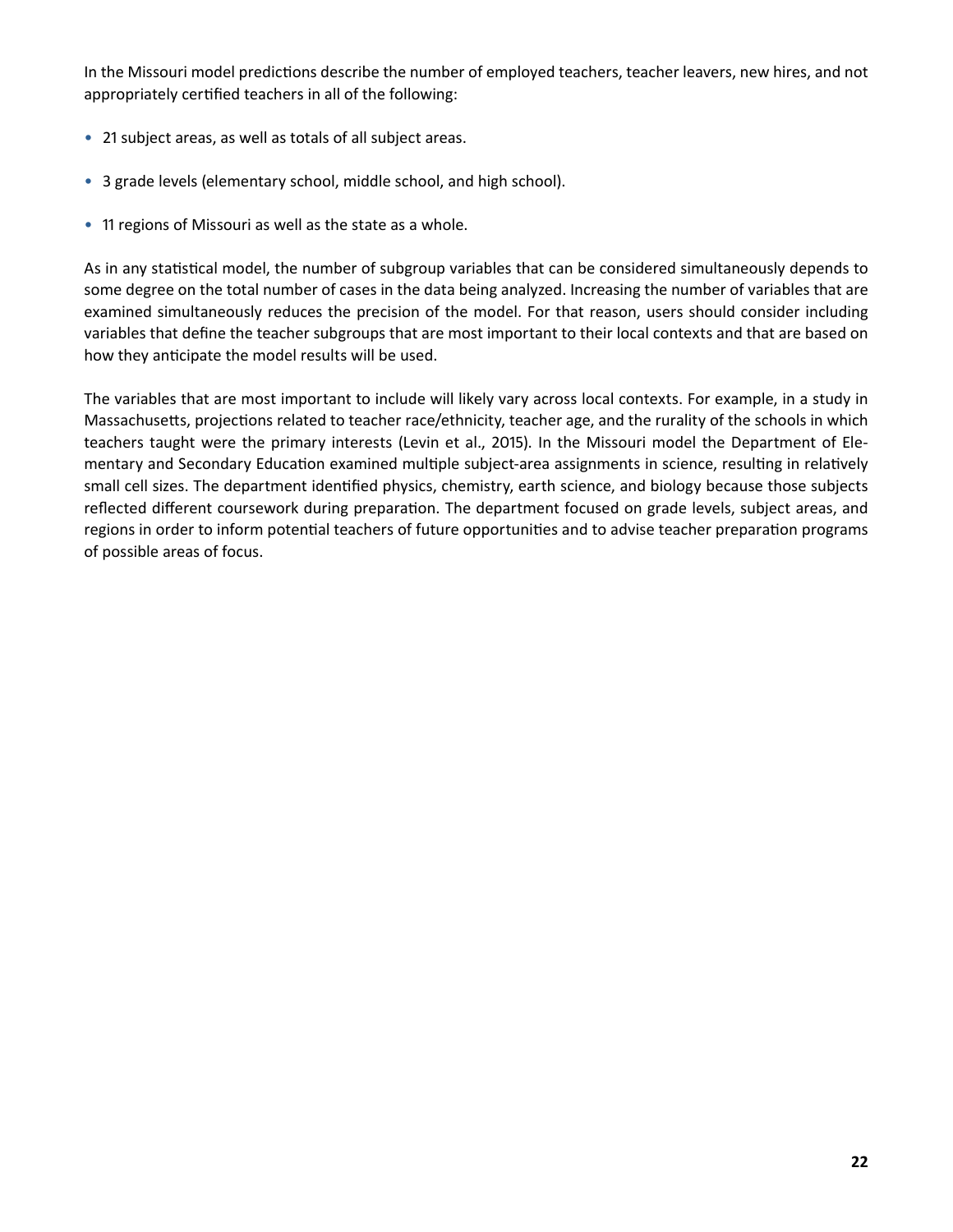# **Conclusions**

<span id="page-26-0"></span> This resource describes how to develop and validate a teacher predictor model, using Missouri's model as an example. The Missouri Department of Elementary and Secondary Education developed the teacher predictor model to identify and predict teacher shortages. Department staff can implement the model with available software, using student enrollment and teacher workforce data that are available in state administrative data systems. The model described here improves on shortage estimates based only on the numbers of teachers who are not appropriately certified, providing multiple pieces of information about the teacher workforce: size, attrition, number of new hires, and shortages. This information is provided for each region in the state and for multiple subject areas. To encourage buy-in for using the model results, the model is designed to be easily understood by administrators and other leaders.

This resource identifies key decisions that must be made when developing a teacher predictor model. These decisions should be guided by the goals and purposes of the model, which are likely to vary across states. Identifying the goals and priorities can support decisionmaking throughout the model development process. To develop a viable model for Missouri, the Department of Elementary and Secondary Education focused on ensuring data quality, including reliability and validity, and on providing useful information to stakeholders concerned about the teacher preparation pipeline.

 Information from the Missouri model is being used to support a collaborative effort among Missouri Department of Elementary and Secondary Education staff, school district staff, and representatives of teacher preparation programs. This collaboration continues as stakeholders consider how to incorporate more information into the model, including information to address equity concerns raised by shortages, district survey data on shortages and vacancies, and contextual data on sources of supply, such as hiring patterns from local teacher preparation programs. This collaboration aims to help stakeholders proactively identify strategies to address current teacher shortages and anticipated future shortage areas and evaluate the future progress of those strategies .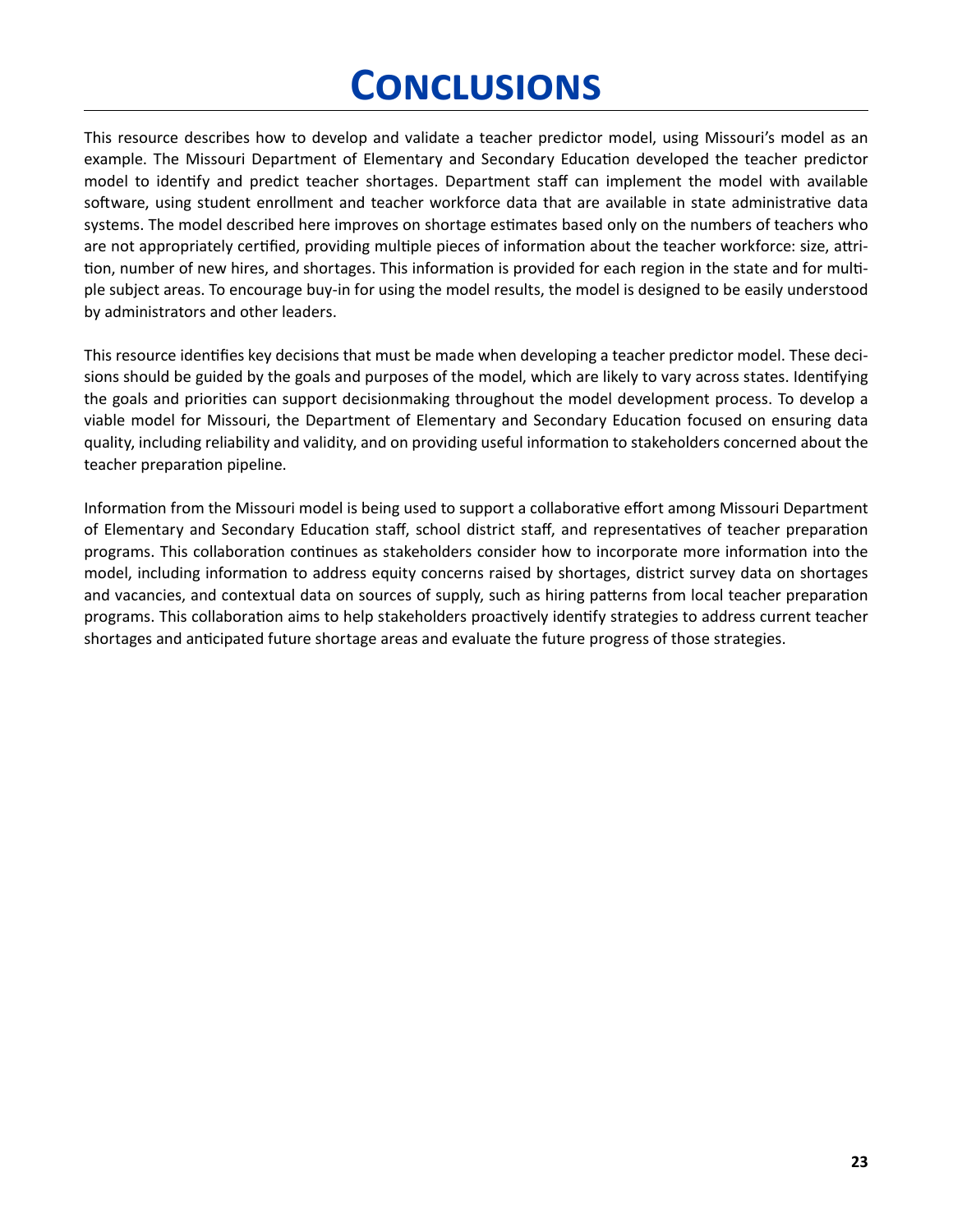# <span id="page-27-0"></span>**Appendix A. Teacher predictor model calculations**

This appendix presents sample calculations for each step of the teacher predictor model. As described in the main text, the model uses student enrollment data as an input to calculate annual student enrollment progression rates. These calculations are made for every year of observed data. Table A1 presents sample calculations, using student enrollment data, of annual progression rates for grades 1–12 .

 Next, using the results of the student enrollment progression rates, four methods are considered for calculating the progression rate that will be used to make student enrollment predictions, called the validated progression rate. This process is described in the Validating intermediate statistics section of the main text. The predictions made with each method are compared with actual data to determine which approach is the most valid. The validated progression rate is then used to predict student enrollment. Table A2 presents sample calculations for this step. As described in the Predicting student enrollment section of the main text, progression rates are not calculated for prekindergarten and kindergarten. Instead, prior enrollment is used. Using the process described in the Validating intermediate statistics section of the main text, a validated enrollment intermediate statistic is identified for each of these grade levels.

| Grade          | Calculation for student enrollment progression rate from 2017 to 2018 |
|----------------|-----------------------------------------------------------------------|
| 12             | 2018 enrollment in grade $12 \div 2017$ enrollment in grade 11        |
| 11             | 2018 enrollment in grade $11 \div 2017$ enrollment in grade 10        |
| 10             | 2018 enrollment in grade 10 ÷ 2017 enrollment in grade 9              |
| 9              | 2018 enrollment in grade $9 \div 2017$ enrollment in grade 8          |
| 8              | 2018 enrollment in grade $8 \div 2017$ enrollment in grade 7          |
| $\overline{7}$ | 2018 enrollment in grade $7 \div 2017$ enrollment in grade 6          |
| 6              | 2018 enrollment in grade $6 \div 2017$ enrollment in grade 5          |
| 5              | 2018 enrollment in grade $5 \div 2017$ enrollment in grade 4          |
| 4              | 2018 enrollment in grade $4 \div 2017$ enrollment in grade 3          |
| $\overline{3}$ | 2018 enrollment in grade 3 ÷ 2017 enrollment in grade 2               |
| $\overline{2}$ | 2018 enrollment in grade $2 \div 2017$ enrollment in grade 1          |
| $\mathbf{1}$   | 2018 enrollment in grade 1 ÷ 2017 enrollment in kindergarten          |

**Table A1. Sample calculations of student enrollment progression rates from 2017 to 2018 for grades 1–12**

Source**:** Authors' construction .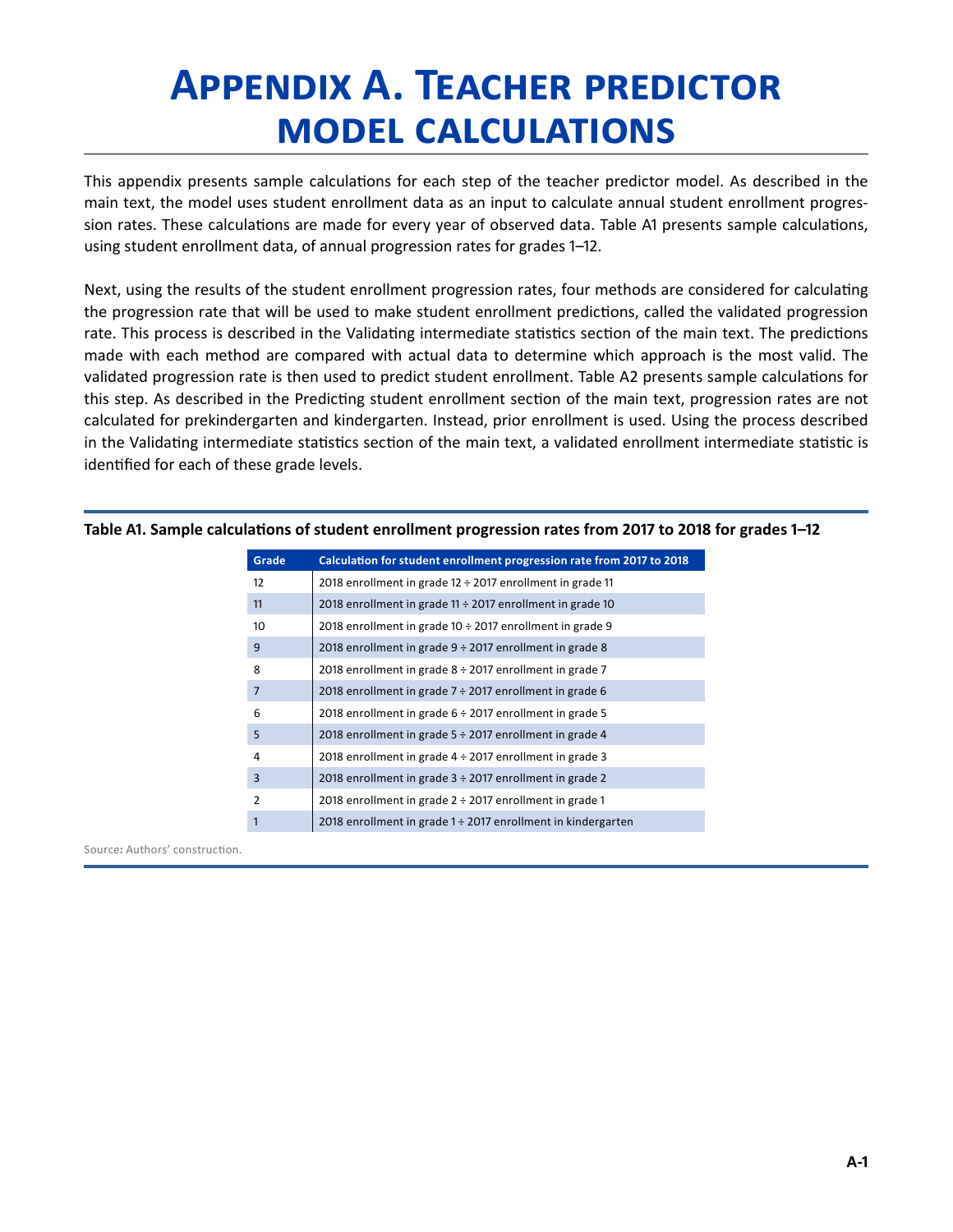#### <span id="page-28-0"></span>**Table A2. Sample calculations using validated progression rates from 2017 to 2018 to predict student enrollment in 2019**

| Grade           | Calculation for predicted student enrollment in 2019                   |
|-----------------|------------------------------------------------------------------------|
| 12              | 2018 enrollment in grade 11 x grade 12 validated progression rate      |
| 11              | 2018 enrollment in grade 10 x grade 11 validated progression rate      |
| 10              | 2018 enrollment in grade 9 x grade 10 validated progression rate       |
| 9               | 2018 enrollment in grade $8 \times$ grade 9 validated progression rate |
| 8               | 2018 enrollment in grade 7 x grade 8 validated progression rate        |
| $\overline{7}$  | 2018 enrollment in grade 6 x grade 7 validated progression rate        |
| 6               | 2018 enrollment in grade $5 \times$ grade 6 validated progression rate |
| 5               | 2018 enrollment in grade 4 x grade 5 validated progression rate        |
| $\overline{4}$  | 2018 enrollment in grade $3 \times$ grade 4 validated progression rate |
| $\overline{3}$  | 2018 enrollment in grade $2 \times$ grade 3 validated progression rate |
| $\overline{2}$  | 2018 enrollment in grade 1 x grade 2 validated progression rate        |
| $\mathbf{1}$    | 2018 enrollment in kindergarten × grade 1 validated progression rate   |
| Kindergarten    | Validated kindergarten enrollment                                      |
| Prekindergarten | Validated prekindergarten enrollment                                   |

Note: Initial calculations of progression rates are in table A1. After the initial calculations are made, the process described in the Validating intermediate statistics section of the main text is followed to arrive at the validated progression rate that is used in the calculations in this table .

Source**:** Authors' construction .

The teacher–student ratio is used to predict the number of employed teachers. Teacher–student ratios are calculated for every region, grade level (elementary school, middle school, and high school), and subject area. Table A3 presents sample calculations for high school teacher–student ratios for selected subject areas in the Northeast region of Missouri. After teacher-student ratios are calculated, the process described in the Validating interme- diate statistics section of the main text is followed to arrive at the validated teacher–student ratios that are used to make predictions.

 To predict the number of employed teachers in future years, the validated teacher–student ratios for each region, grade level, and subject area are multiplied by predicted student enrollment. Table A4 presents sample calcu- lations for predicted employed high school teacher counts in 2019 for selected subject areas in the Northeast region of Missouri.

**Table A3. Sample calculations of high school teacher–student ratios for selected subject areas in the Northeast region of Missouri** 

| Subject area    | <b>Calculation for teacher-student ratio</b>                                                                      |
|-----------------|-------------------------------------------------------------------------------------------------------------------|
| Agriculture     | Count of agriculture teachers in the Northeast region ÷<br>high school enrollment count in the Northeast region   |
| Art             | Count of art teachers in the Northeast region ÷<br>high school enrollment count in the Northeast region           |
| Biology         | Count of biology teachers in the Northeast region ÷<br>high school enrollment count in the Northeast region       |
| <b>Business</b> | Count of business teachers in the Northeast region $\div$<br>high school enrollment count in the Northeast region |
| Chemistry       | Count of chemistry teachers in the Northeast region ÷<br>high school enrollment count in the Northeast region     |

Source**:** Authors' construction .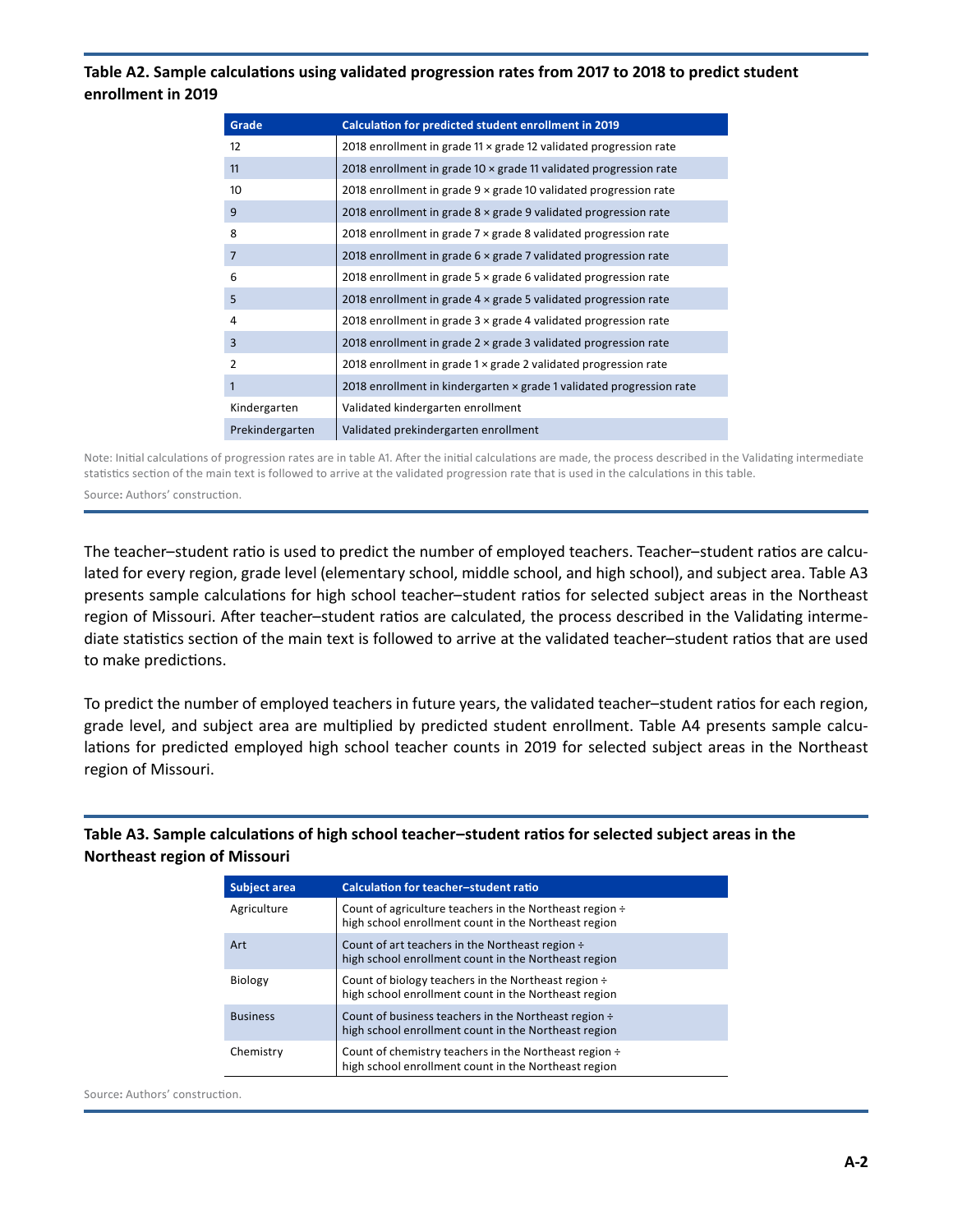<span id="page-29-0"></span>**Table A4. Sample calculations using validated teacher–student ratios to predict employed high school teacher counts in 2019 for selected subject areas in the Northeast region of Missouri** 

| <b>Subject area</b> | <b>Calculation for predicted teacher counts</b>                                                                                                                 |
|---------------------|-----------------------------------------------------------------------------------------------------------------------------------------------------------------|
| Agriculture         | 2019 predicted high school enrollment in the Northeast region x<br>validated teacher-student ratio for high school agriculture teachers in the Northeast region |
| Art                 | 2019 predicted high school enrollment in the Northeast region $\times$<br>validated teacher-student ratio for high school art teachers in the Northeast region  |
| Biology             | 2019 predicted high school enrollment in the Northeast region x<br>validated teacher-student ratio for high school biology teachers in the Northeast region     |
| <b>Business</b>     | 2019 predicted high school enrollment in the Northeast region x<br>validated teacher-student ratio for high school business teachers in the Northeast region    |
| Chemistry           | 2019 predicted high school enrollment in the Northeast region x<br>validated teacher-student ratio for high school chemistry teachers in the Northeast region   |

Note: Calculations of predicted high school enrollment are in table A2. Calculations are initially made for each grade and then summed across grades 9–12 to arrive at total high school predicted enrollment. Initial calculations of teacher–student ratios are in table A3. After the initial calculations are made, the process described in the Validating intermediate statistics section of the main text is followed to arrive at the validated teacher–student ratio that is used in the calculations in this table.

Source**:** Authors' construction .

 Teacher attrition rates are calculated for each academic year by dividing the number of teachers who left districts by the total number of teachers. Because calculating attrition rates requires two subsequent years of data, the rates are not calculated for the final year of observed data. Teacher attrition rates are calculated for each region, grade level (elementary school, middle school, and high school), and subject area. Table A5 presents sample cal- culations for high school teacher attrition rates from 2017 to 2018 for selected subject areas in the Northeast region of Missouri. Prior to performing these calculations, teacher employment data for 2017 and 2018 were compared to determine how many teachers were leavers. Leavers are defined as teachers who no longer taught in the same district in 2018. After teacher attrition rates are calculated, the process described in the Validating intermediate statistics section of the main text is followed to arrive at the validated teacher attrition rates that are used to make predictions.

 To predict the number of teacher leavers in future years, the predicted number of teachers is multiplied by the validated teacher attrition rate. These calculations are made for every region, grade level (elementary school, middle school, and high school), and subject area. Table A6 presents sample calculations for predicted counts of high school teacher leavers in 2019 for selected subject areas in the Northeast region.

**Table A5. Sample calculations of high school teacher attrition rates from 2017 to 2018 for selected subject areas in the Northeast region of Missouri** 

| Subject area    | <b>Calculation for teacher attrition rates</b>                                                                                    |
|-----------------|-----------------------------------------------------------------------------------------------------------------------------------|
| Agriculture     | 2018 count of agriculture teacher leavers in the Northeast region ÷<br>2017 count of agriculture teachers in the Northeast region |
| Art             | 2018 count of art teacher leavers in the Northeast region $\div$<br>2017 count of art teachers in the Northeast region            |
| Biology         | 2018 count of biology teacher leavers in the Northeast region $\div$<br>2017 count of biology teachers in the Northeast region    |
| <b>Business</b> | 2018 count of business teacher leavers in the Northeast region $\div$<br>2017 count of business teachers in the Northeast region  |
| Chemistry       | 2018 count of chemistry teacher leavers in the Northeast region ÷<br>2017 count of chemistry teachers in the Northeast region     |

 Note: Teacher leavers in 2018 are teachers who were employed in 2017 but were no longer employed in the same district in 2018 . Source**:** Authors' construction .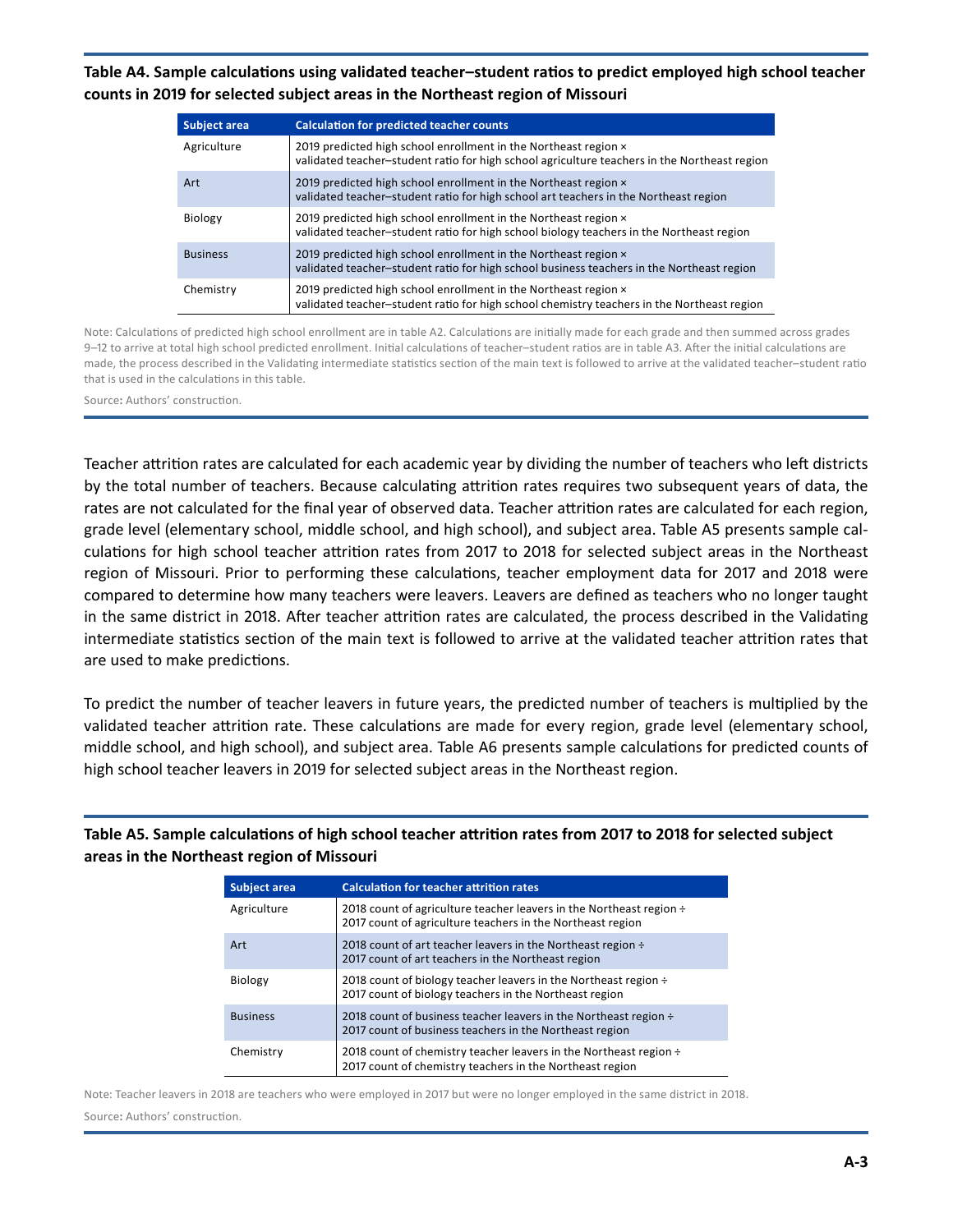<span id="page-30-0"></span>**Table A6. Sample calculations using validated teacher attrition rates to predict counts of high school teacher leavers in 2019 for selected subject areas in the Northeast region of Missouri** 

| <b>Subject area</b> | <b>Calculation for predicted count of teacher leavers</b>                                                                                                                                  |
|---------------------|--------------------------------------------------------------------------------------------------------------------------------------------------------------------------------------------|
| Agriculture         | 2019 predicted count of high school agriculture teachers in the Northeast region $\times$<br>validated teacher attrition rate for high school agriculture teachers in the Northeast region |
| Art                 | 2019 predicted count of high school art teachers in the Northeast region x<br>validated teacher attrition rate for high school art teachers in the Northeast region                        |
| Biology             | 2019 predicted count of high school biology teachers in the Northeast region $\times$<br>validated teacher attrition rate for high school biology teachers in the Northeast region         |
| <b>Business</b>     | 2019 predicted count of high school business teachers in the Northeast region $\times$<br>validated teacher attrition rate for high school business teachers in the Northeast region       |
| Chemistry           | 2019 predicted count of high school chemistry teachers in the Northeast region x<br>validated teacher attrition rate for high school chemistry teachers in the Northeast region            |

Note: Calculations of predicted teacher counts are in table A4. Initial calculations of teacher attrition rates are in table A5. After the initial calculations are made, the process described in the Validating intermediate statistics section of the main text is followed to arrive at the validated teacher attrition rate that is used in the calculations illustrated in this table.

Source**:** Authors' construction .

 Not appropriately certified teacher rates are calculated for each academic year by dividing the number of teachers in a given year who are not appropriately certified by the total number of teachers. These calculations are made for each region and grade level (elementary school, middle school, and high school). Table A7 presents sample calculations for not appropriately certified high school teacher rates in 2018 for selected subject areas in the Northeast region of Missouri. After not appropriately certified teacher rates are calculated, the process described in the Validating intermediate statistics section of the main text is followed to arrive at the validated not appropriately certified teacher rates that are used to make predictions.

 To predict the number of not appropriately certified teachers in future years, the predicted number of teachers is multiplied by the validated not appropriately certified teacher rate. These calculations are made for every region, grade level (elementary school, middle school, and high school), and subject area. Table A8 presents sample cal- culations for predicted counts of not appropriately certified high school teachers in 2019 for selected subject areas in the Northeast region of Missouri.

**Table A7. Sample calculations of not appropriately certified high school teacher rates in 2018 for selected subject areas in the Northeast region of Missouri** 

| Subject area    | Calculation for not appropriately certified teacher rate                                                                                                    |
|-----------------|-------------------------------------------------------------------------------------------------------------------------------------------------------------|
| Agriculture     | 2018 count of not appropriately certified agriculture teachers in the Northeast region $\div$<br>2018 count of agriculture teachers in the Northeast region |
| Art             | 2018 count of not appropriately certified art teachers in the Northeast region $\div$<br>2018 count of art teachers in the Northeast region                 |
| Biology         | 2018 count of not appropriately certified biology teachers in the Northeast region ÷<br>2018 count of biology teachers in the Northeast region              |
| <b>Business</b> | 2018 count of not appropriately certified business teachers in the Northeast region ÷<br>2018 count of business teachers in the Northeast region            |
| Chemistry       | 2018 count of not appropriately certified chemistry teachers in the Northeast region $\div$<br>2018 count of chemistry teachers in the Northeast region     |

Source**:** Authors' construction .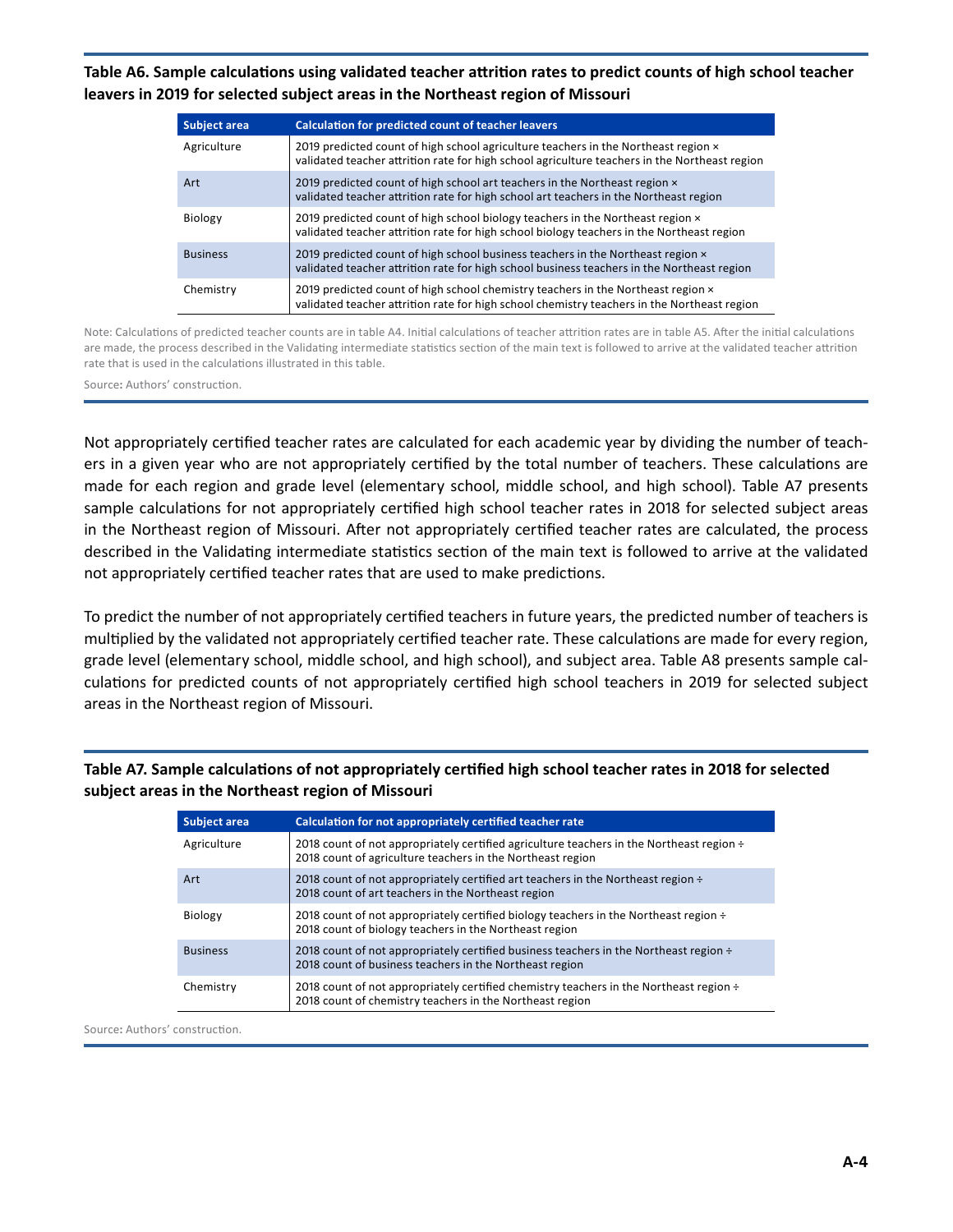<span id="page-31-0"></span>**Table A8. Sample calculations using validated not appropriately certified teacher rates to predict counts of not appropriately certified high school teachers in 2019 for selected subject areas in the Northeast region of Missouri** 

| <b>Subject area</b> | Calculation for predicted count of not appropriately certified teachers                                                                                                                          |
|---------------------|--------------------------------------------------------------------------------------------------------------------------------------------------------------------------------------------------|
| Agriculture         | 2019 predicted count of high school agriculture teachers in the Northeast region x<br>validated not appropriately certified rate for high school agriculture teachers in the Northeast region    |
| Art                 | 2019 predicted count of high school art teachers in the Northeast region x<br>validated not appropriately certified rate for high school art teachers in the Northeast region                    |
| Biology             | 2019 predicted count of high school biology teachers in the Northeast region $\times$<br>validated not appropriately certified rate for high school biology teachers in the Northeast region     |
| <b>Business</b>     | 2019 predicted count of high school business teachers in the Northeast region $\times$<br>validated not appropriately certified rate for high school business teachers in the Northeast region   |
| Chemistry           | 2019 predicted count of high school chemistry teachers in the Northeast region $\times$<br>validated not appropriately certified rate for high school chemistry teachers in the Northeast region |

Note: Calculations of predicted teacher counts are in table A4. Initial calculations of not appropriately certified rate are in table A7. After the initial calculations are made, the process described in the Validating intermediate statistics section of the resource is followed to arrive at the validated not appropriately certified rate that is used in the calculations in this table.

Source**:** Authors' construction .

The teacher predictor model predicts new teacher hires by using other predictions from the model. Specifically, the number of new teacher hires is the predicted number of employed teachers for a given year minus the predicted number of teachers retained from the prior year. These calculations are made for every region, grade level (elementary school, middle school, and high school), and subject area. Table A9 presents sample calculations for predicted counts of retained high school teachers in 2020 for selected subject areas in the Northeast region of Missouri.

 Next, the predicted count of retained teachers is subtracted from the predicted counts of teachers to calculate the predicted number of new hires. These calculations are made for every region, grade level (elementary school, middle school, and high school), and subject area. Table A10 presents sample calculations for predicted counts of high school teacher new hires in 2020 for selected subject areas in the Northeast region of Missouri.

**Table A9. Sample calculations of predicted counts of retained high school teachers in 2020 for selected subject areas in the Northeast region of Missouri** 

| Subject area    | <b>Calculation for predicted count of retained teachers</b>                                                                                                       |
|-----------------|-------------------------------------------------------------------------------------------------------------------------------------------------------------------|
| Agriculture     | 2019 predicted count of high school agriculture teachers in the Northeast region -<br>2019 predicted count of agriculture teacher leavers in the Northeast region |
| Art             | 2019 predicted count of high school art teachers in the Northeast region -<br>2019 predicted count of art teacher leavers in the Northeast region                 |
| Biology         | 2019 predicted count of high school biology teachers in the Northeast region -<br>2019 predicted count of biology teacher leavers in the Northeast region         |
| <b>Business</b> | 2019 predicted count of high school business teachers in the Northeast region -<br>2019 predicted count of business teacher leavers in the Northeast region       |
| Chemistry       | 2019 predicted count of high school chemistry teachers in the Northeast region $-$<br>2019 predicted count of chemistry teacher leavers in the Northeast region   |

Note: Calculations for predicted teacher counts are in table A4. Calculations for predicted counts of teacher leavers are in table A6. Source**:** Authors' construction .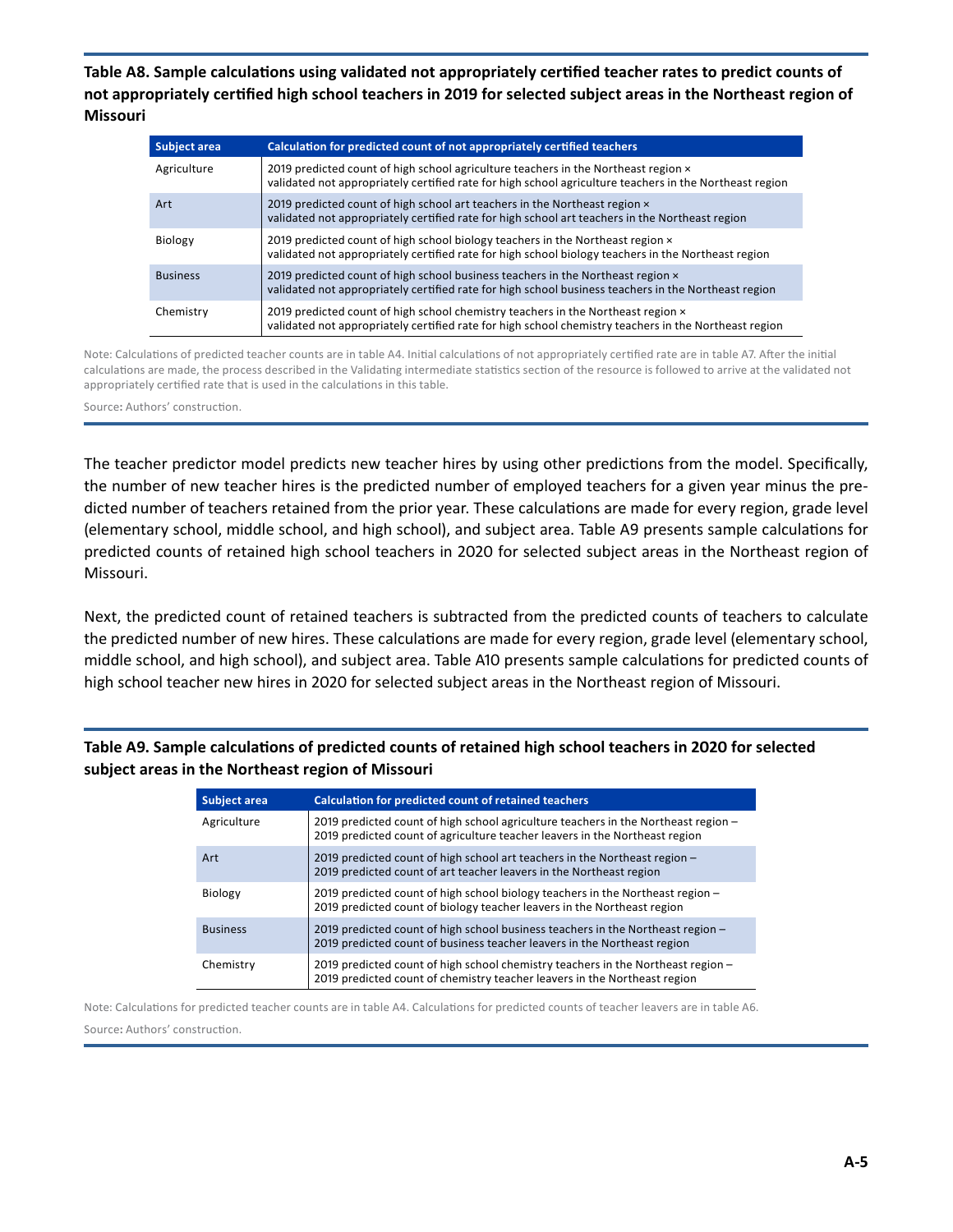### <span id="page-32-0"></span>**Table A10. Sample calculations of predicted counts of high school teacher new hires in 2020 for the Northeast region of Missouri**

| Subject area    | <b>Calculation for predicted count of new hires</b>                                                                                                                   |
|-----------------|-----------------------------------------------------------------------------------------------------------------------------------------------------------------------|
| Agriculture     | 2020 predicted count of high school agriculture teachers in the Northeast region $-$<br>2020 predicted count of retained agriculture teachers in the Northeast region |
| Art             | 2020 predicted count of high school art teachers in the Northeast region -<br>2020 predicted count of retained art teachers in the Northeast region                   |
| Biology         | 2020 predicted count of high school biology teachers in the Northeast region -<br>2020 predicted count of retained biology teachers in the Northeast region           |
| <b>Business</b> | 2020 predicted count of high school business teachers in the Northeast region -<br>2020 predicted count of retained business teachers in the Northeast region         |
| Chemistry       | 2020 predicted count of high school chemistry teachers in the Northeast region -<br>2020 predicted count of retained chemistry teachers in the Northeast region       |

Note: Calculations of predicted teacher counts are in table A4. Calculations of predicted counts of retained teachers are in table A9. Source: Authors' construction.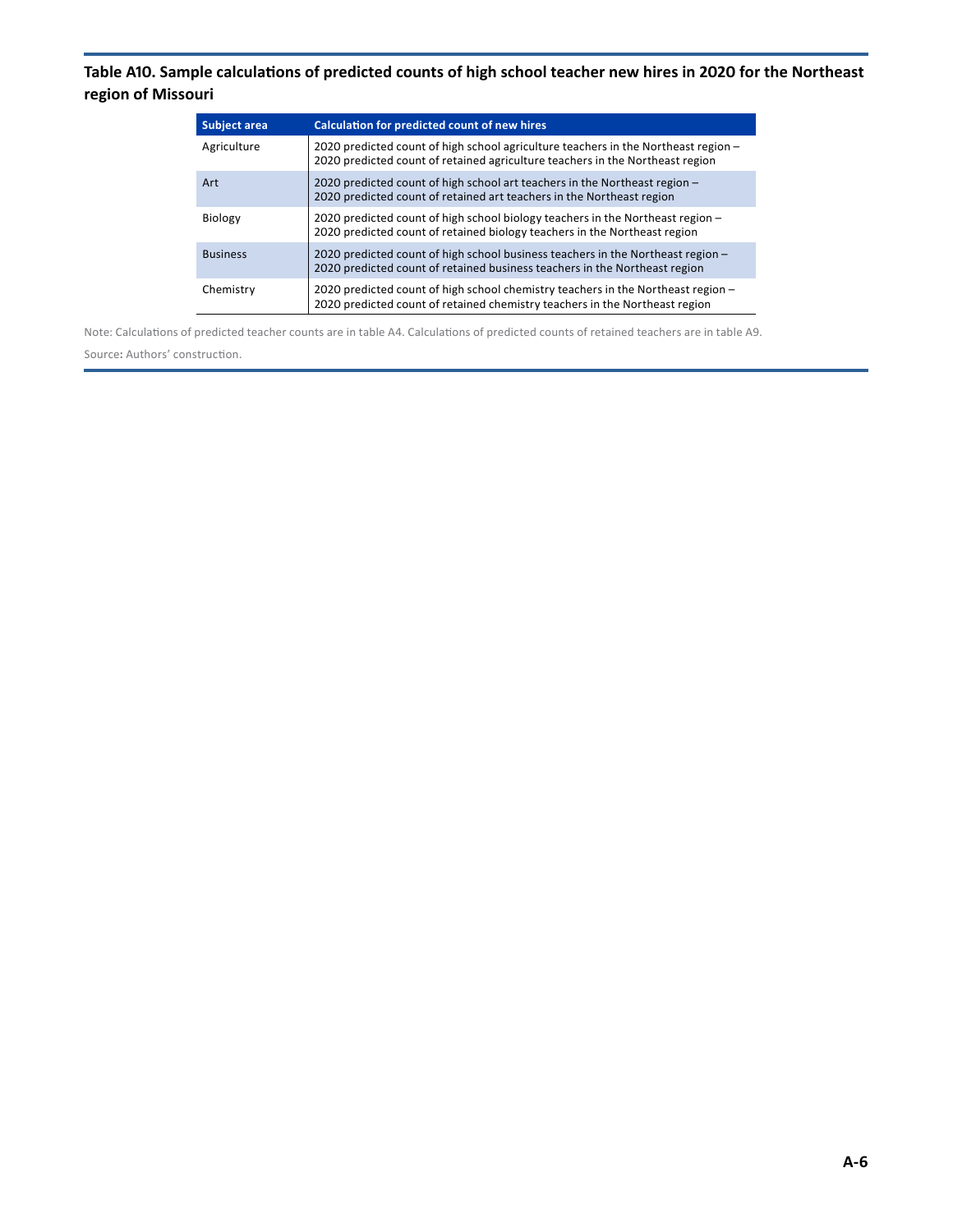# **References**

- <span id="page-33-0"></span>Aaronson, D., Barrow, L., & Sander, W. (2007). Teachers and student achievement in the Chicago public high schools. *Journal of Labor Economics*, *25*(1), 95–135 . [https://doi .org/10 .1086/508733 .](https://doi.org/10.1086/508733)
- Aldeman, C. (2018). *Educator supply and demand reports: Lessons for states* [PowerPoint]. Bellwether Education Partners. Retrieved March 28, 2020, from [https://bellwethereducation .org/publication/teacher-supply-and-demand-how-states](https://bellwethereducation.org/publication/teacher-supply-and-demand-how-states-track-shortage-areas) [-track-shortage-areas](https://bellwethereducation.org/publication/teacher-supply-and-demand-how-states-track-shortage-areas) .
- Armstrong, J. S., Green, K. C., & Graefe, A. (2011). Forecasting principles. In M. Lovric (Ed.), *International encyclope*dia of statistical science (pp. 417–440). Springer-Verlag. Retrieved May 14, 2020, from http://repository.upenn.edu/ [marketing\\_papers/178](http://repository.upenn.edu/marketing_papers/178)
- Barro, S. M. (1992). Models for projecting teacher supply, demand, and quality: An assessment of the state of the art. In E. E. Boe & D. M. Gilford (Eds.), *Teacher supply, demand, and quality: Policy issues, models, and data bases* (pp. 129– 209). National Academies Press. Retrieved May 14, 2020, from https://www.nap.edu/catalog/2040/teacher-supply [-demand-and-quality-policy-issues-models-and-data .](https://www.nap.edu/catalog/2040/teacher-supply-demand-and-quality-policy-issues-models-and-data)
- Berg-Jacobson, A., & Levin, J. (2015). *Oklahoma study of educator supply and demand: Trends and projections.* American Institutes for Research. https://eric.ed.gov/?id=ED578797.
- Boe, E. E., & Gilford, D. M. (1992). Summary of conference proceedings. In E. E. Boe & D. M. Gilford (Eds.), *Teacher supply,* demand, and quality: Policy issues, models, and data bases (pp. 21–62). National Academies Press. Retrieved May 14, 2020, from [https://www .nap .edu/catalog/2040/teacher-supply-demand-and-quality-policy-issues-models-and-data .](https://www.nap.edu/catalog/2040/teacher-supply-demand-and-quality-policy-issues-models-and-data)
- Borman, G. D., & Dowling, N. M. (2008). Teacher attrition and retention: A meta-analytic and narrative review of the research. Review of Educational Research, 78(3), 367-409. https://eric.ed.gov/?id=EJ896364.
- Boyd, D., Lankford, H., Loeb, S., & Wyckoff, J. (2005). The draw of home: How teachers' preferences for proximity disadvantage urban schools. *Journal of Policy Analysis and Management, 24*(1), 113–132. https://eric.ed.gov/?id=EJ759320.
- Chetty, R., Friedman, J. N., & Rockoff, J. E. (2014). Measuring the impacts of teachers I: Evaluating bias in teacher valueadded estimates. *American Economic Review, 104*(9), 2593–2632. Retrieved March 28, 2020, from https://www.aeaweb. [org/articles?id=10 .1257/aer .104 .9 .2593](https://www.aeaweb.org/articles?id=10.1257/aer.104.9.2593)
- Clotfelter, C. T., Ladd, H. F., & Vigdor, J. L. (2010). Teacher credentials and student achievement in high school: A cross-subject analysis with student fixed effects. *Journal of Human Resources, 45*(3), 655–681. https://eric.ed.gov/?id=EJ889247.
- Education Commission of the States. (2019, October). Has the state published state-specific teacher shortage data within the *past five years?* Retrieved May 14, 2020, from [http://ecs .force .com/mbdata/MBQuest2rtanw?Rep=TRR1903 .](http://ecs.force.com/mbdata/MBQuest2rtanw?Rep=TRR1903)
- Folsom, J. S., Osborne-Lampkin, L., & Herrington, C. D. (2014). *Using administrative data for research: A companion guide to* a descriptive analysis of the principal workforce in Florida schools (REL 2015–049). U.S. Department of Education, Institute of Education Sciences, National Center for Education Evaluation and Regional Assistance, Regional Educational Laboratory Southeast. https://eric.ed.gov/?id=ED551066.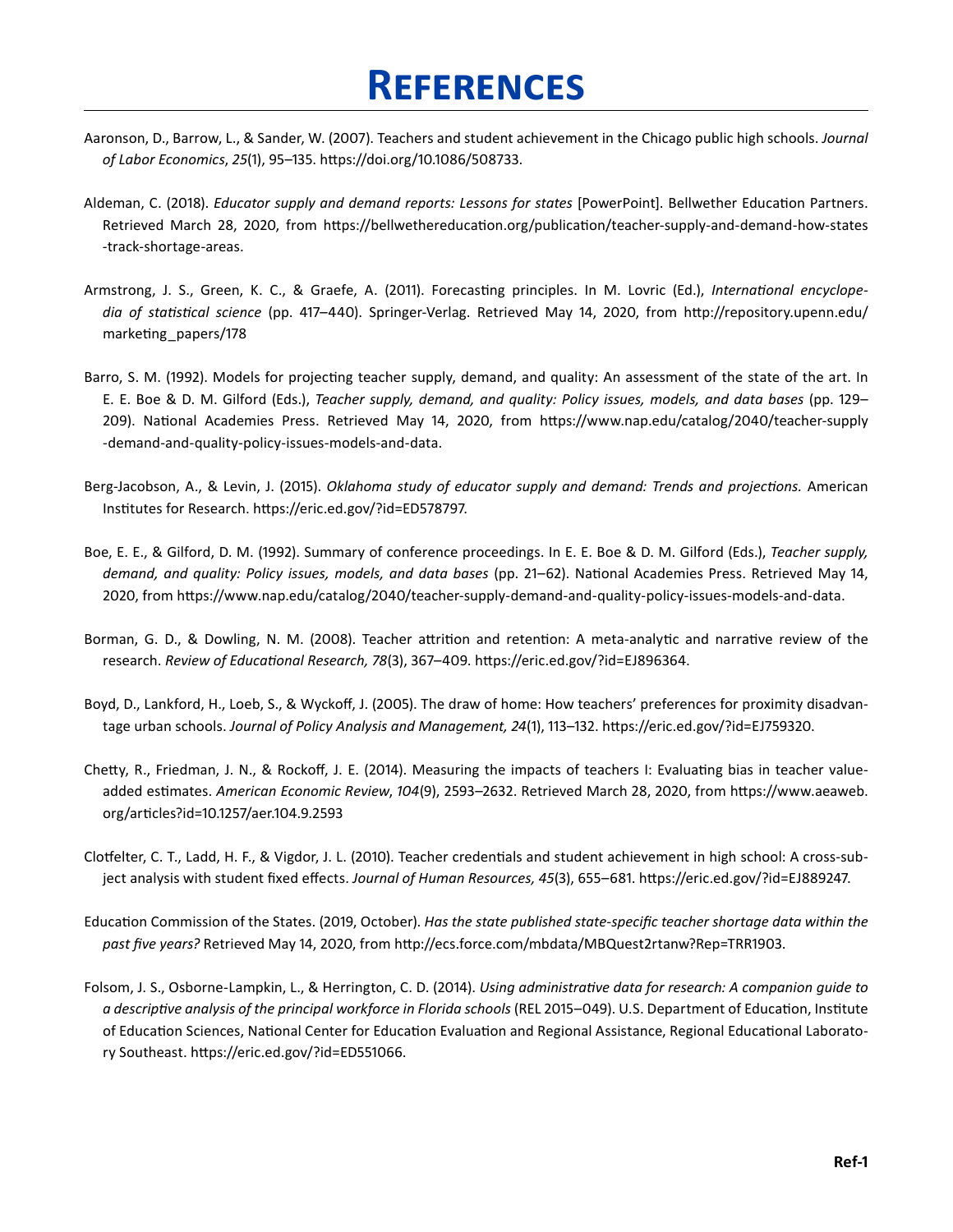- Glazerman, S., & Max, J. (2011). *Do low-income students have equal access to the highest-performing teachers?* (NCEE No. 2011–4016). U.S. Department of Education, Institute of Education Sciences, National Center for Education Evaluation and Regional Assistance. https://eric.ed.gov/?id=ED517967.
- Ingersoll, R. M. (2001). Teacher turnover and teacher shortages: An organizational analysis. American Educational Research *Journal, 38*(3), 499–534 . Retrieved May 14, 2020, from [https://repository .upenn .edu/gse\\_pubs/94/ .](https://repository.upenn.edu/gse_pubs/94/)
- Isenberg, E., Max, J., Gleason, P., Johnson, M., Deutsch, J., & Hansen, M. (2016). Are high-and low-income students taught by equally effective teachers? (NCEE No. 2017–4009). U.S. Department of Education, Institute of Education Sciences, National Center for Education Evaluation and Regional Assistance. https://ies.ed.gov/ncee/pubs/20174008/.
- Isenberg, E., Max, J., Gleason, P., Potamites, L., Santillano, R., Hock, H., & Hansen, M. (2013). Access to effective teaching for disadvantaged students (NCEE No. 2014–4001). U.S. Department of Education, Institute of Education Sciences, National Center for Education Evaluation and Regional Assistance. https://eric.ed.gov/?id=ED544345.
- Konstantopoulos, S., & Chung, V. (2011). The persistence of teacher effects in elementary grades. American Educational *Research Journal*, *48*(2), 361–386 . [https://eric .ed .gov/?id=EJ921703 .](https://eric.ed.gov/?id=EJ921703)
- Levin, J., Berg-Jacobson, A., Atchison, D., Lee, K., & Vontsolos, E. (2015). *Massachusetts study of teacher supply and demand: Trends and projections* . American Institutes for Research . [https://eric .ed .gov/?id=ED563815 .](https://eric.ed.gov/?id=ED563815)
- Lindsay, J., Wan, Y., Berg-Jacobson, A., Walston, J., & Redford, J. (2016). Strategies for estimating teacher supply and demand using student and teacher data (REL 2017–197). U.S. Department of Education, Institute of Education Sciences, National Center for Education Evaluation and Regional Assistance, Regional Educational Laboratory Midwest. https://eric. [ed .gov/?id=ED570977](https://eric.ed.gov/?id=ED570977)
- Lindsay, J. J., Wan, Y., & Gossin-Wilson, W. (2009). *Methodologies used by Midwest Region states for studying teacher supply* and demand (REL 2008–No. 080). U.S. Department of Education, Institute of Education Sciences, National Center for Education Evaluation and Regional Assistance, Regional Educational Laboratory Midwest. https://eric.ed.gov/?id=ED506631.
- Malkus, N., Mulvaney Hoyer, K., & Sparks, D. (2015). *Teaching vacancies and difficult-to-staff teaching positions in public* schools (NCES No. 2015–065). U.S. Department of Education, Institute of Education Sciences, National Center for Education Statistics. http://eric.ed.gov/?id=ED561224.
- Meyer, S. J., Espel, E. V., Weston-Sementelli, J. L., & Serdiouk, M. (2019). Teacher retention, mobility, and attrition in Colorado, Missouri, Nebraska, and South Dakota. (REL 2019–001). U.S. Department of Education, Institute of Education Sciences, National Center for Education Evaluation and Regional Assistance, Regional Educational Laboratory Central. [https://](https://eric.ed.gov/?id=ED593492) eric.ed.gov/?id=ED593492.
- *Minnesota Department of Education.* (2015). *Teacher supply and demand: Fiscal year 2015 report to the legislature.* [https://](https://eric.ed.gov/?id=ED585479) eric.ed.gov/?id=ED585479
- Missouri Department of Elementary and Secondary Education. (2015). *Ensure equitable access to excellent educators*. https:// [dese .mo .gov/sites/default/files/Educator-Equity-Plan-Missouri .pdf](https://dese.mo.gov/sites/default/files/Educator-Equity-Plan-Missouri.pdf)
- Nye, B., Konstantopoulos, S., & Hedges, L. V. (2004). How large are teacher effects? *Educational Evaluation and Policy Analy*- *sis*, *26*(3), 237–257 . [https://eric .ed .gov/?id=EJ727526 .](https://eric.ed.gov/?id=EJ727526)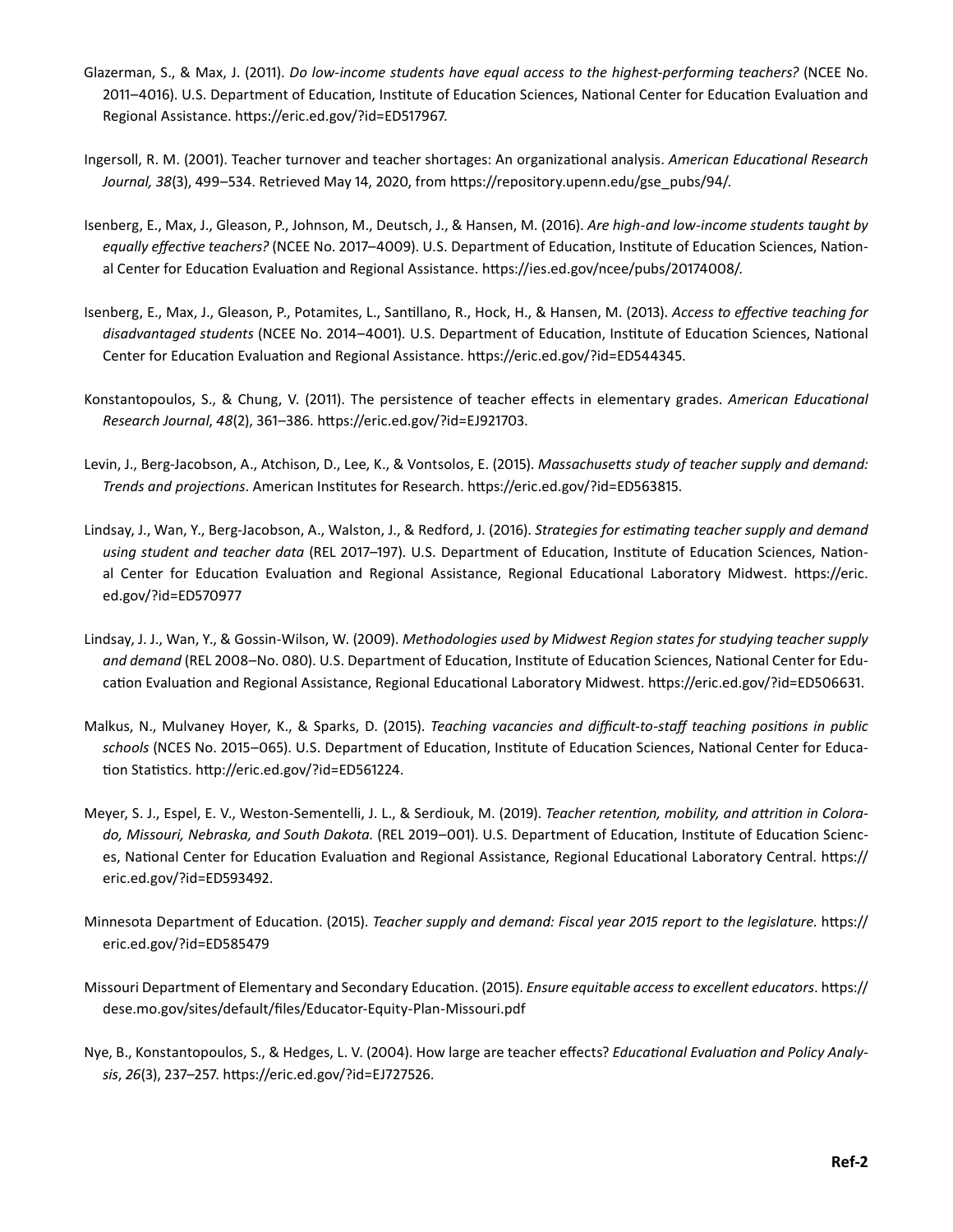- Pennington McVey, K., & Trinidad, J. (2019). *Nuance in the noise: The complex reality of teacher shortages*. Bellwether Education Partners. https://eric.ed.gov/?id=ED596444.
- Pettibone, T. J., & Bushan, L. (1990, November). School district enrollment projections: A comparison of three methods. Paper presented at the annual meeting of the Mid-South Educational Research Association. https://eric.ed.gov/?id=ED326560.
- Reichardt, R. (2003). *Teacher supply and demand in the state of Colorado*. Mid-continent Research for Education and Learning. http://hermes.cde.state.co.us/drupal/islandora/object/co:2133/datastream/OBJ/download/Teacher\_supply\_and [demand\\_in\\_the\\_state\\_of\\_Colorado .pdf](http://hermes.cde.state.co.us/drupal/islandora/object/co:2133/datastream/OBJ/download/Teacher_supply_and_demand_in_the_state_of_Colorado.pdf)
- Ronfeldt, M., Loeb, S., & Wyckoff, J. (2013). How teacher turnover harms student achievement. American Educational *Research Journal, 50*(1), 4–36 . [https://eric .ed .gov/?id=EJ995828](https://eric.ed.gov/?id=EJ995828) .
- Sass, T. R., Hannaway, J., Xu, Z., Figlio, D. N., & Feng, L. (2012). Value added of teachers in high-poverty schools and lower poverty schools. *Journal of Urban Economics, 72*(2-3), 104-122. https://doi.org/10.1016/j.jue.2012.04.004.
- Stewart, J., Rhoads, C., Serdiouk, M., Van Dine, D., Cherasaro, T., & Klute, M. (2019). Associations between the qualifications of middle school Algebra I teachers and student math achievement (REL 2020–005). U.S. Department of Education, Institute of Education Sciences, National Center for Education Evaluation and Regional Assistance, Regional Educational Laboratory Central. https://eric.ed.gov/?id=ED598960.
- Sutcher, L., Darling-Hammond, L., & Carver-Thomas, D. (2016). A coming crisis in teaching? Teacher supply, demand, and shortages in the U.S. Learning Policy Institute. Retrieved March 28, 2020, from https://learningpolicyinstitute.org/ [product/coming-crisis-teaching](https://learningpolicyinstitute.org/product/coming-crisis-teaching)
- Sweeney, S. H., & Middleton, E. J. (2005). Multiregional cohort enrolment projections: Matching methods to enrolment policies. Population, Space and Place, 11(5), 361-380. https://doi.org/10.1002/psp.379.
- U.S. Department of Education, Office of Postsecondary Education. (2015). *Enrollment in teacher preparation programs*. [http://eric .ed .gov/?id=ED576131](http://eric.ed.gov/?id=ED576131)
- White, M. E., & Fong, A. B. (2008). *Trends in California teacher demand: a county and regional perspective* (REL 2008– No. 057). U.S. Department of Education, Institute of Education Sciences, National Center for Education Evaluation and Regional Assistance, Regional Educational Laboratory West. https://eric.ed.gov/?id=ED502239.